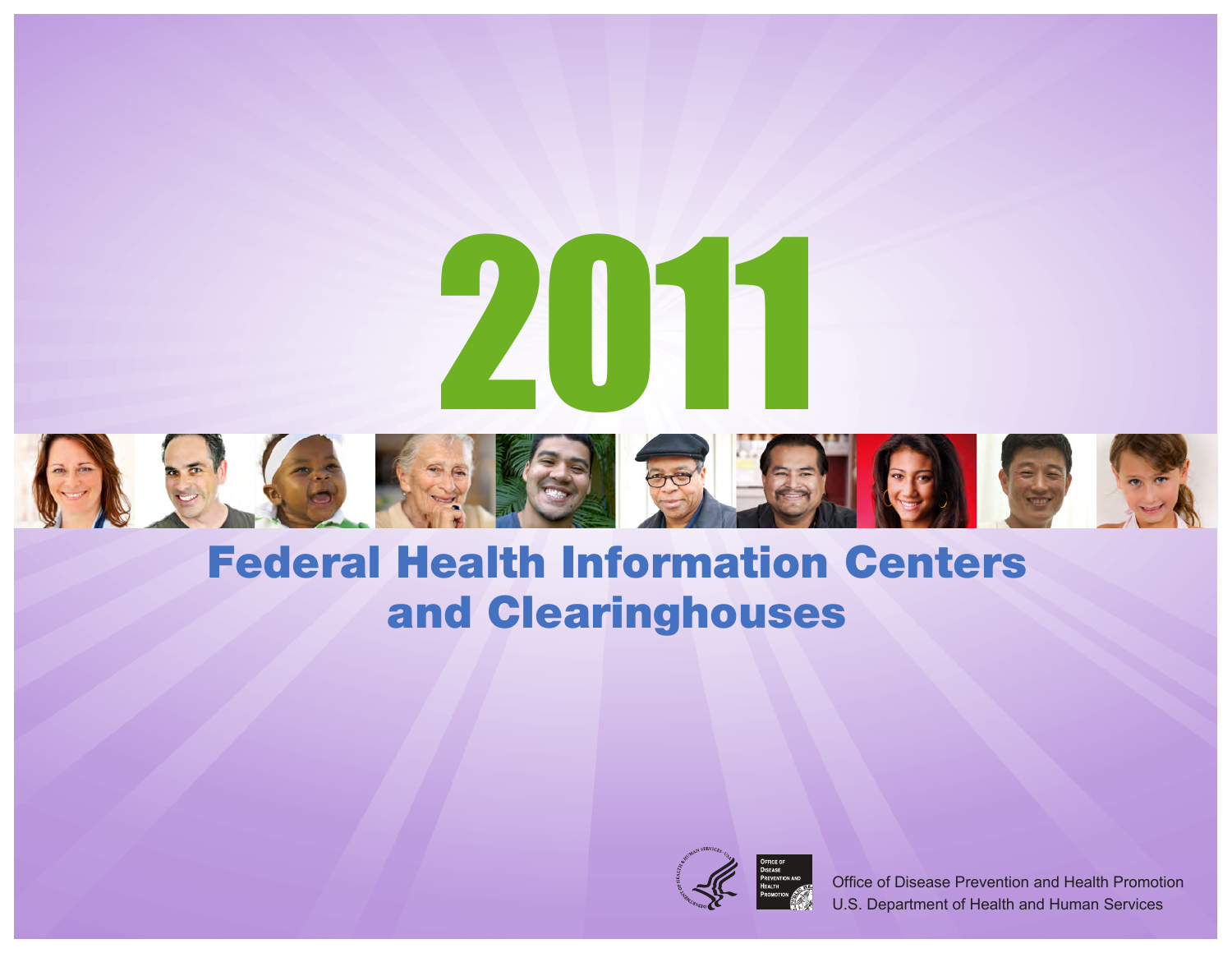

# **Federal health information centers and clearinghouses provide free public information and resources.**



Many offer toll-free numbers and Web sites. Their services include:

- Distributing publications
- Providing referrals
- Answering questions

Use the directory to search for a clearinghouse by keyword (such as Injury or Homeless) or alphabetically.

Most phone numbers can be reached Monday through Friday during normal business hours (Eastern Time), except on Federal holidays or when otherwise noted.

This directory is compiled every year by the National Health Information Center, which is a service of the Office of Disease Prevention and Health Promotion (ODPHP), Office of Public Health and Science, U.S. Department of Health and Human Services.

## **You are free to reproduce or copy this publication. Please include the following credit line:**

*"Source: 2011 Federal Health Information Centers and Clearinghouses, National Health Information Center, Office of Disease Prevention and Health Promotion, U.S. Department of Health and Human Services, Washington, DC."*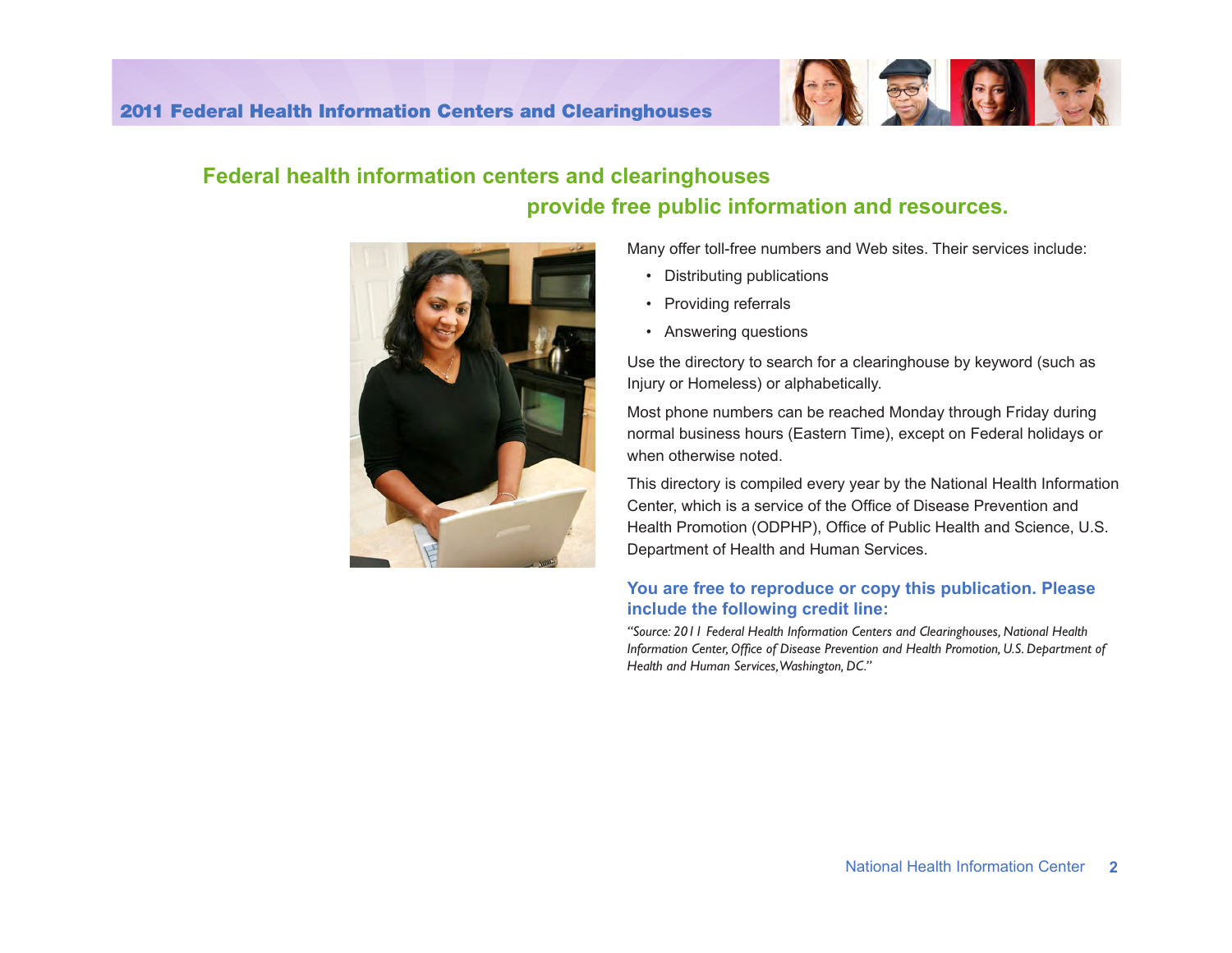## **National AGING Information and Referral Support Center**

National Association of State Units on Aging 1201 15th Street NW, Suite 350 Washington, DC 20005 (202) 898-2578 (202) 898-2583 (Fax) <info@nasua.org>(E-mail) [http://www.nasua.org/issues/tech\\_assist\\_](http://www.nasua.org/issues/tech_assist_resources/national_aging_ir_support_ctr/index.html) [resources/national\\_aging\\_ir\\_support\\_ctr/](http://www.nasua.org/issues/tech_assist_resources/national_aging_ir_support_ctr/index.html) [index.html](http://www.nasua.org/issues/tech_assist_resources/national_aging_ir_support_ctr/index.html)

The National Aging Information and Referral Support Center is designed to enhance the capacity of aging information and referral/ assistance (I&R/A) systems to provide the information, counseling, decision supports, and advocacy needed to secure services and benefits for an ever-growing and increasingly diverse population of older persons and caregivers. Major funding for the center is provided by the U.S. Administration on Aging. The center provides a full range of assistance at the state and local levels on I&R/A systems design and management, quality improvements in I&R/A service delivery, and professionalism and training of the aging I&R/A workforce. Hours of operation: 9:00 a.m.–5:00 p.m., Monday–Friday (Eastern time, except Federal holidays).

## **National Institute on AGING Information Center**

P.O. Box 8057 Gaithersburg, MD 20898-8057 (800) 222-2225 (301) 496-1752 (800) 222-4225 (TTY) (301) 496-1072 (Fax) <info@niapublications.org> <http://www.nia.nih.gov>

The National Institute on Aging Information Center provides publications on health topics of interest to older adults, doctors, nurses, social activities directors, health educators, and the public. Hours of operation: 8:30 a.m.–5:00 p.m., Monday–Friday (Eastern time, except Federal holidays).

## **U.S. Department of AGRICULTURE Extension Service**

See the listing in the government section of your telephone book for your local extension office, which can provide information on health, nutrition, fitness, and family well-being.



## **ALZHEIMER'S DISEASE Education and Referral Center**

National Institute on Aging P.O. Box 8250 Silver Spring, MD 20907-8250 (800) 438-4380 (301) 495-3334 (Fax) <http://www.nia.nih.gov/alzheimers>

The Alzheimer's Disease Education and Referral (ADEAR) Center provides information about Alzheimer's disease and related disorders to health professionals, patients, and their families, and the public. Most of the publications are provided at no charge as a service of the National Institute on Aging, one of the Federal Government's National Institutes of Health. Hours of operation: 8:30 a.m.–5:00 p.m., Monday–Friday (Eastern time, except Federal holidays).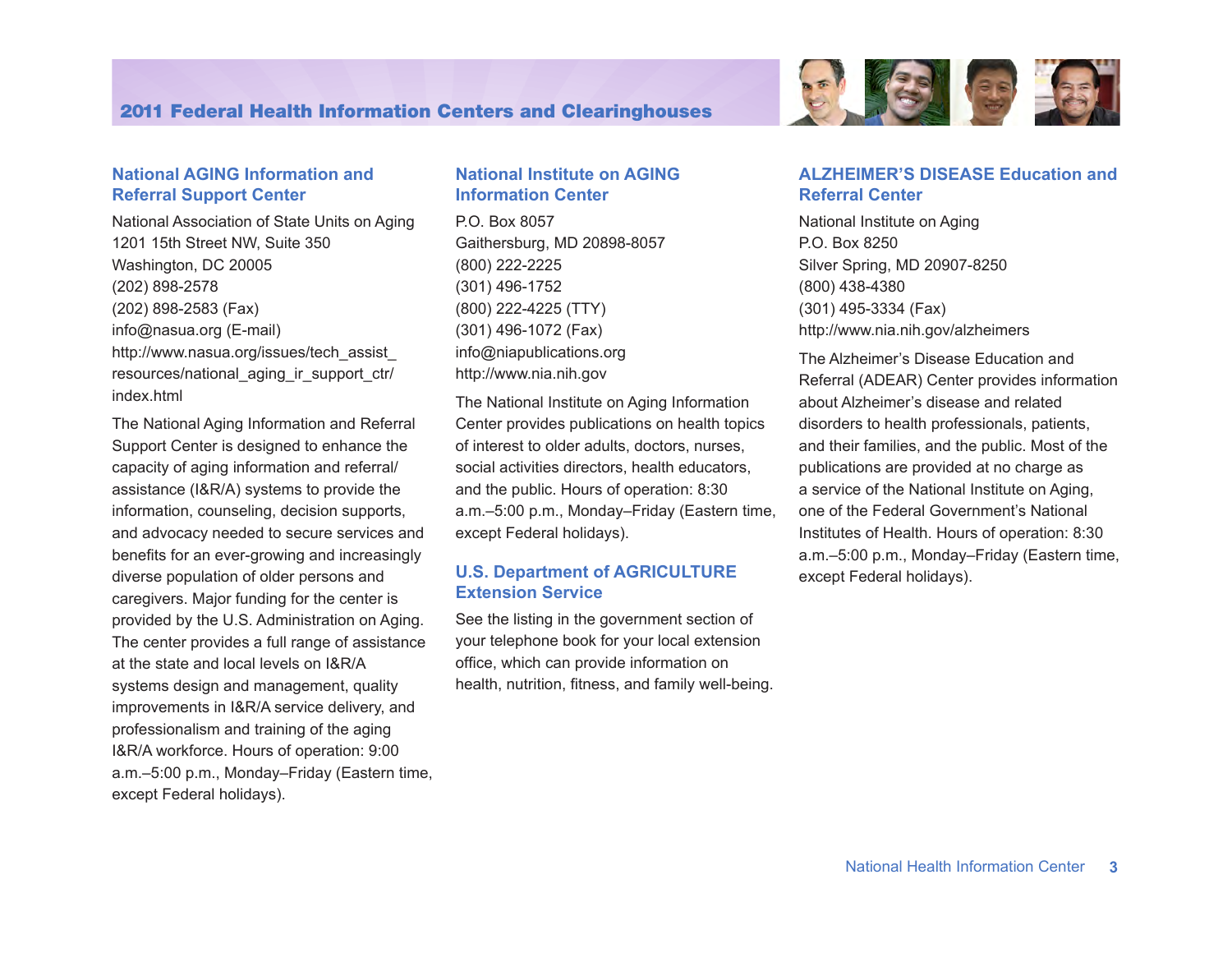

#### **National Institute of ARTHRITIS and MUSCULOSKELETAL and SKIN DISEASES Information Clearinghouse**

National Institutes of Health 1 AMS Circle Bethesda, MD 20892-3675 (877) 22-NIAMS (226-4267) (301) 495-4484 (301) 565-2966 (TTY) (301) 718-6366 (Fax) <niamsinfo@mail.nih.gov> (E-mail) <http://www.niams.nih.gov>

The National Institute of Arthritis and Musculoskeletal and Skin Diseases (NIAMS) Information Clearinghouse serves the public, patients, and health professionals by providing information about bones, joints, muscles, and skin, locating other information sources, creating health information materials, and participating in a national federal database on health information. Hours of operation: 8:30 a.m.–5:00 p.m., Monday–Friday (Eastern time, except Federal holidays).

## **AbleData (ASSISTIVE DEVICES, REHABILITATION)**

8630 Fenton Street, Suite 930 Silver Spring, MD 20910 (800) 227-0216 (301) 608-8912 (TTY) (301) 608-8958 (Fax) <abledata@macrointernational.com> (E-mail) <http://www.abledata.com>

The AbleData project provides information resources on assistive devices and rehabilitation equipment products for people with disabilities, including the AbleData database of product information. The database includes detailed information on products for use in all aspects of independent living, including personal care, transportation, communication, and recreation. Custom searches provide specific information on products, including generic and brand names, description, manufacturer, availability, and cost. AbleData can also be searched independently through the Internet. AbleData is funded by the National Institute on Disability and Rehabilitation Research, U.S. Department of Education. Hours of operation: 8:30 a.m.–5:30 p.m., Monday– Friday (Eastern time, except Federal holidays).

#### **National AUDIOVISUAL Center**

National Technical Information Service U.S. Department of Commerce 5301 Shawnee Road Alexandria, VA 22312 (800) 553-NTIS (553-6847) (703) 605-6000 (703) 605-6900 (Fax) <info@ntis.gov> (E-mail) <http://www.ntis.gov/products/nac.aspx>

The National Audiovisual Center is a unique centralized resource for federally developed training and education materials. It's collection contains more than 9,000 audiovisual and media productions. The range of subject areas includes training in occupational safety and health, fire services, law enforcement, and foreign languages. Information and educational materials include areas such as history, health, agriculture, and natural resources. Hours of operation: 8:00 a.m.–6:00 p.m., Monday–Friday (Eastern time, except Federal holidays).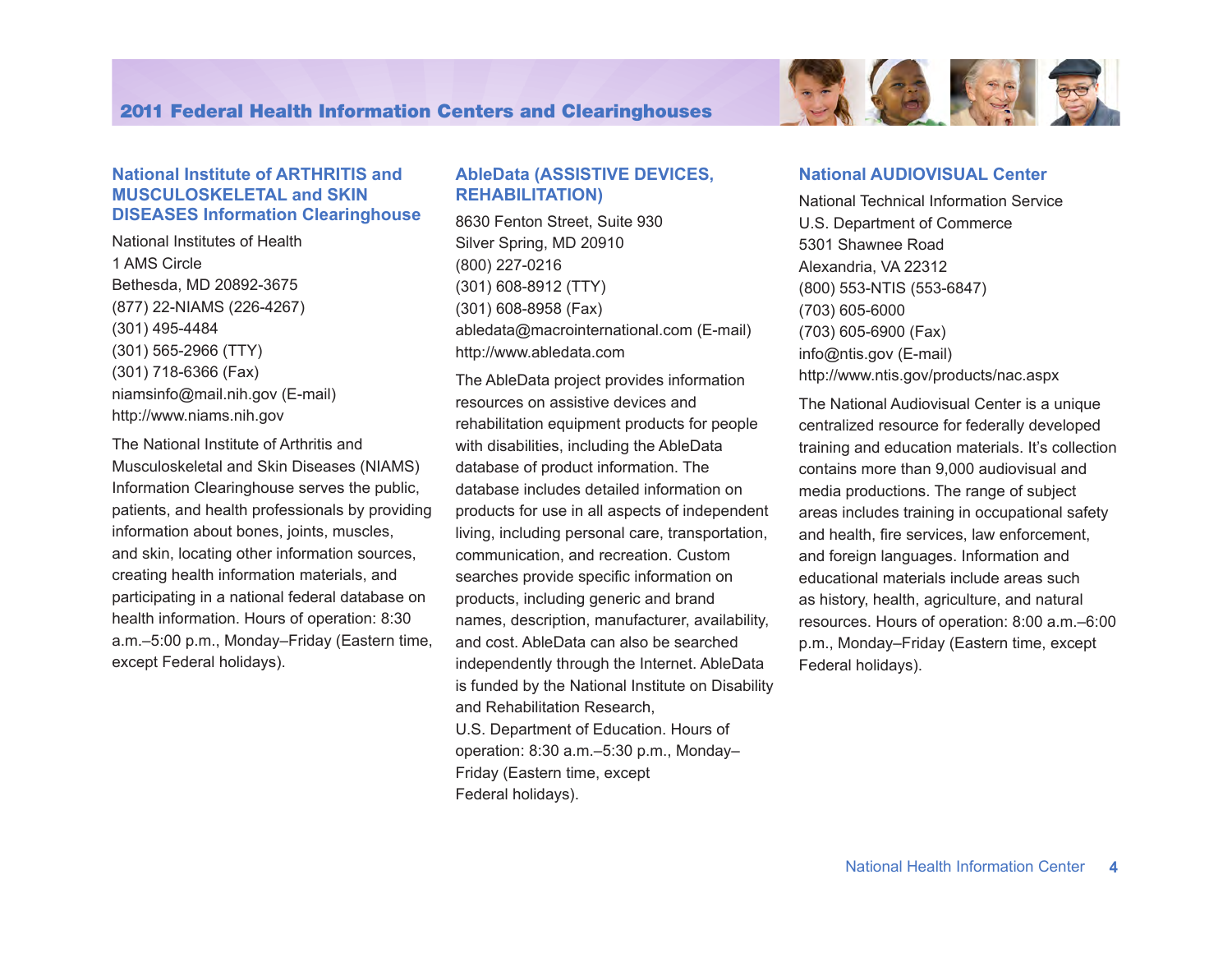

Library of Congress Reference Section 1291 Taylor Street NW Washington, DC 20542-0001 (202) 707-5100 (202) 707-0744 (TDD) (202) 707-0712 (Fax) <nls@loc.gov>(E-mail) <http://www.loc.gov/nls>

The National Library Service for the Blind and Physically Handicapped administers a national library service that provides braille and recorded books and magazines on free loan to eligible residents of the United States or American citizens living abroad who cannot read or use standard printed materials because of permanent or temporary visual or physical disabilities. Hours of operation: 8:00 a.m.–4:30 p.m., Monday–Friday (Eastern time, except Federal holidays).

## **CANCER Information Service**

National Cancer Institute Public Inquiries Office Room 3036A, MSC 8322 6116 Executive Boulevard Bethesda, MD 20892-8322 (800) 4-CANCER (422-6237) (877) 44U-QUIT (448-7848) (Smoking Cessation) (800) 332-8615 (TTY) <cancergovstaff@mail.nih.gov> (E-mail) <http://www.cancer.gov>

The Cancer Information Service (CIS) provides information about cancer and cancerrelated resources to patients, the public, and health professionals. Inquiries are handled by trained information specialists and Spanishspeaking staff members are available. CIS distributes free publications from the National Cancer Institute. Hours of operation: Phone—8:00 a.m.–8:00 p.m., and Live Help/ Chat—8:00 a.m.–11:00 p.m., Monday–Friday (Eastern time, except Federal holidays).



## **National CHILD CARE INFORMATION and TECHNICAL ASSISTANCE Center**

Administration for Children and Families 9300 Lee Highway Fairfax, VA 22031 (800) 616-2242 (800) 716-2242 (Fax) <info@nccic.org>(E-mail) <http://nccic.acf.hhs.gov>

The National Child Care Information and Technical Assistance Center (NCCIC), a service of the Child Care Bureau, is a national clearinghouse and technical assistance center that provides comprehensive child care information resources and technical assistance services to Child Care and Development Fund administrators and other key stakeholders. NCCIC also provides question and answer services, the NCCIC Online Library and Web site, technical assistance and training to states, conference and meeting support, and publications. Hours of operation: 8:30 a.m.–5:30 p.m., Monday–Friday (Eastern time, except Federal holidays).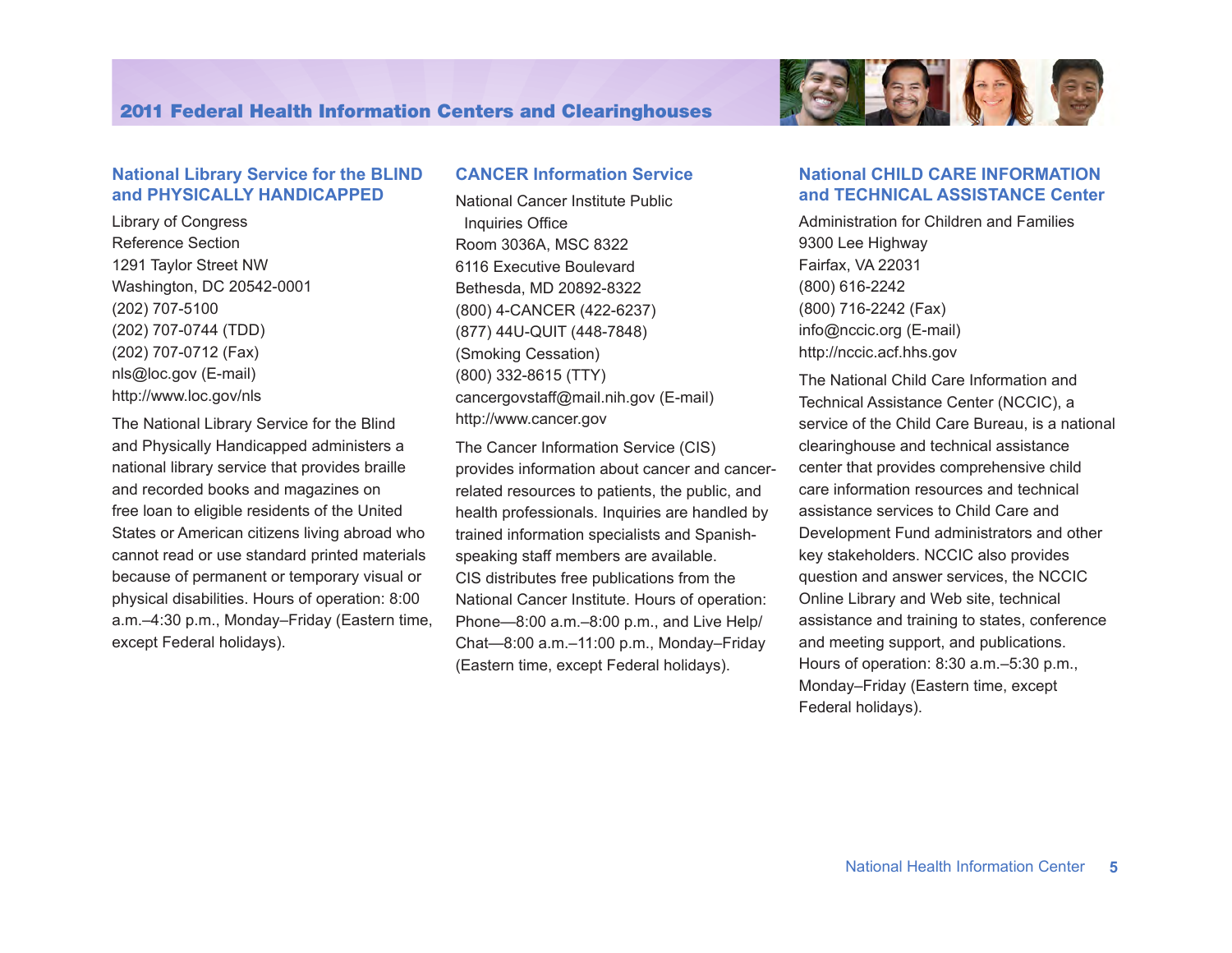#### *Eunice Kennedy Shriver* **National Institute of CHILD HEALTH and HUMAN DEVELOPMENT Information Resource Center**

P.O. Box 3006 Rockville, MD 20847 (800) 370-2943 (888) 320-6942 (TTY) (866) 760-5947 (Fax) (800) 505-2742 "Back to Sleep" Campaign <nichdinformationresourcecenter@mail.nih.gov> (E-mail) <http://www.nichd.nih.gov>

The *Eunice Kennedy Shriver* National Institute of Child Health and Human Development (NICHD) Information Resource Center provides information on health issues related to NICHD research. NICHD supports and conducts research on health topics related to children, adults, families, and communities. NICHD has primary responsibility for conducting and supporting basic, clinical, and translational research in the biomedical, behavioral, and social sciences related to child and maternal health, in medical rehabilitation,

and in the reproductive sciences. NICHD also sponsors health education programs including: "Back to Sleep," designed to educate families and caregivers about reducing the risk of sudden infant death syndrome (SIDS); "Milk Matters," designed to educate children, parents, and health care providers about the importance of calcium for strong bones and lifelong health; and "Media-Smart Youth: Eat, Think, and Be Active!" designed to teach 11- to 13-year-olds about media and how it impacts decisions on nutrition and physical activity. The NICHD also leads a consortium of Federal agencies in leading the National Children's Study, which will examine environmental effects on child health and development. The NICHD Information Resource Center offers trained information specialists who have access to information and referral services on topics related to the mission of the NICHD. The information specialists provide information in both English and Spanish. Hours of operation: 8:30 a.m.–5:00 p.m., Monday–Friday (Eastern time, except Federal holidays).

### **CHILD WELFARE Information Gateway**

EN SE EL

Children's Bureau Administration for Children and Families 1250 Maryland Avenue SW, 8th Floor Washington, DC 20024 (800) 394-3366 (703) 225-2331 (703) 225-2357 (Fax) <info@childwelfare.gov>(E-mail) <http://www.childwelfare.gov>

The Child Welfare Information Gateway provides access to information and resources to help protect children and strengthen families. The Child Welfare Information Gateway promotes the safety, permanency, and well-being of children and families by connecting child welfare, adoption and related professionals as well as concerned citizens to timely, essential information. A service of the Children's Bureau, Administration for Children and Families, U.S. Department of Health and Human Services, they also provide access to print and electronic publications, Web sites, and online databases covering a wide range of topics from prevention to permanency, including child welfare, child abuse and neglect, adoption, search and reunion, and more. Hours of operation: 8:30 a.m.–5:00 p.m., Monday–Friday (Eastern time, except Federal holidays).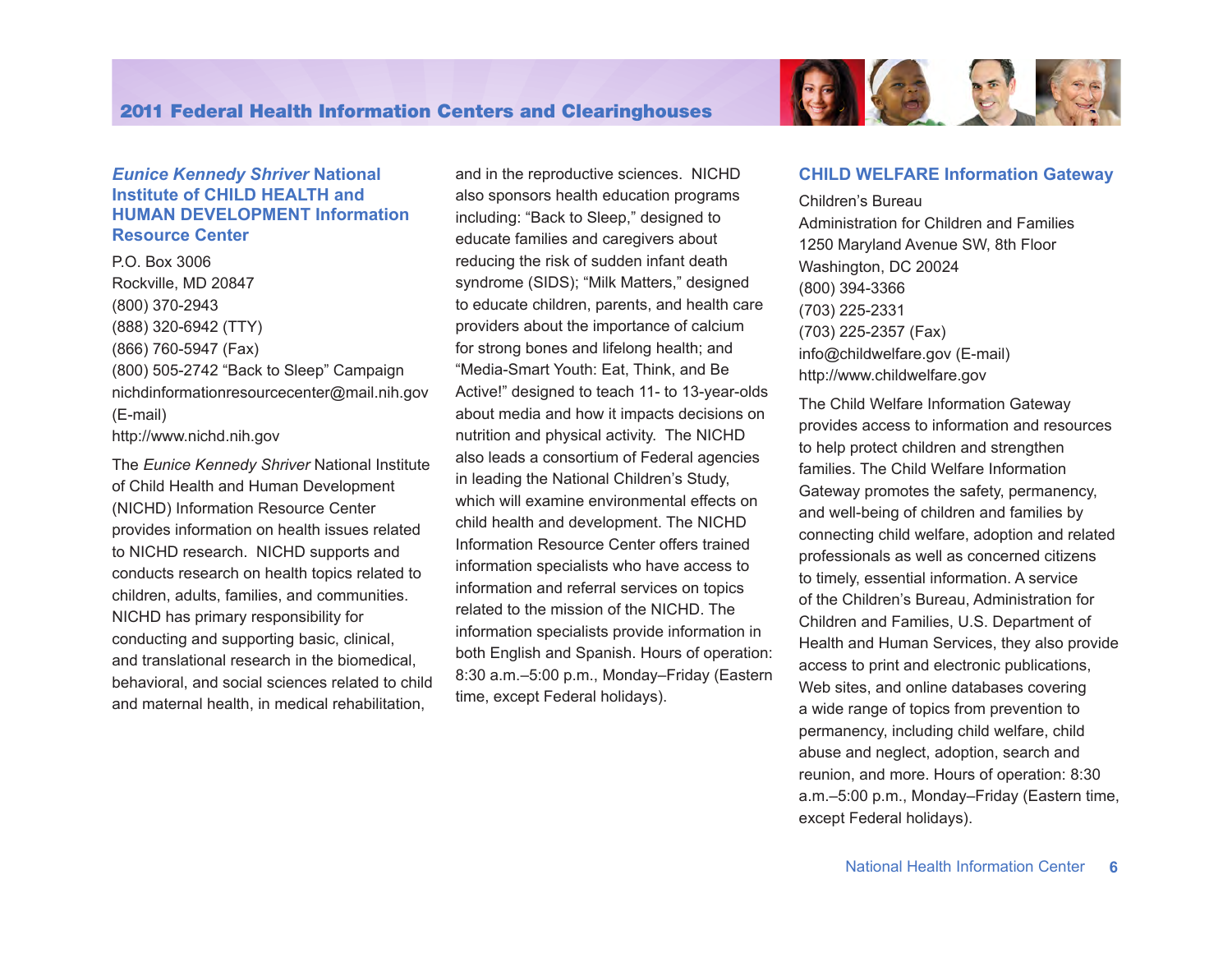

#### **Federal CITIZEN INFORMATION Center**

Pueblo, CO 81009 (800) 333-4636 (FED-INFO) <http://www.pueblo.gsa.gov>

The Federal Citizen Information Center (FCIC) has been a trusted one-stop source for answers to questions about consumer problems and government services for more than 35 years. The quarterly Consumer Information Catalog lists more than 200 free or low-cost federal publications on a variety of topics. The Consumer Action Handbook is a 160-page guide designed to help citizens find the best and most direct source for assistance with their consumer problems and questions. FCIC on the web (USA.gov, Kids.gov, Pueblo. gsa.gov, ConsumerAction.gov, GobiernoUSA. gov and Consumidor.gov) features these publications, and many more, that visitors can view, print out, or download for free. It also features consumer news and tips and updates from various Federal agencies. FCIC's National Contact Center has specially trained staff who can answer questions in English and Spanish about all aspects of the Federal Government or direct callers to an appropriate contact. Hours of operation: 8:00 a.m.–8:00 p.m., Monday–Friday (Eastern time, except Federal holidays). Recorded information on popular topics is available around the clock.

#### **National Center for COMPLEMENTARY and ALTERNATIVE MEDICINE Information Clearinghouse**

P.O. Box 7923 Gaithersburg, MD 20898-7923 (888) 644-6226 (866) 464-3615 (TTY) (866) 464-3616 (Fax) <info@nccam.nih.gov>(E-mail) <http://nccam.nih.gov>

The National Center for Complementary and Alternative Medicine (NCCAM) Information Clearinghouse operates a toll-free telephone service. Information specialists search NCCAM databases for scientific information on CAM therapies or conditions and can answer inquiries in English and Spanish. The Fax-on-Demand service, with factsheets and other information, is also available through the tollfree number. NCCAM services and materials are provided at no cost. The clearinghouse does not provide medical referrals, medical advice, or recommendations for specific CAM therapies. Hours of operation: 8:30 a.m.–5:00 p.m., Monday–Friday (Eastern time, except Federal holidays).

## **National CRIMINAL JUSTICE Reference Service**

P.O. Box 6000 Rockville, MD 20849-6000 (800) 851-3420 (301) 519-5500 (International callers) (877) 712-9279 (TTY) (301) 947-8374 (TTY) (301) 519-5212 (Fax) <http://www.ncjrs.gov>

The National Criminal Justice Reference Service (NCJRS) was established in 1972 as a centralized information service for criminal justice practitioners and researchers. NCJRS provides reference services; distributes publications of the Department of Justice, Office of Justice Programs; acquires publications for its collection; and provides other services, such as document loan and information dissemination, via the Internet. A computerized database includes abstracts of all materials in the NCJRS collection. (The database is available on CD-ROM and on DIALOG.) Health issues covered by NCJRS include violence prevention; mental illness and crime; victimization; human development and criminal behavior; family violence and child abuse; health care fraud; substance abuse and treatment; and correctional health care, including AIDS and tuberculosis. Hours of operation: 10:00 a.m.–6:00 p.m., Monday–Friday (Eastern time, except Federal holidays).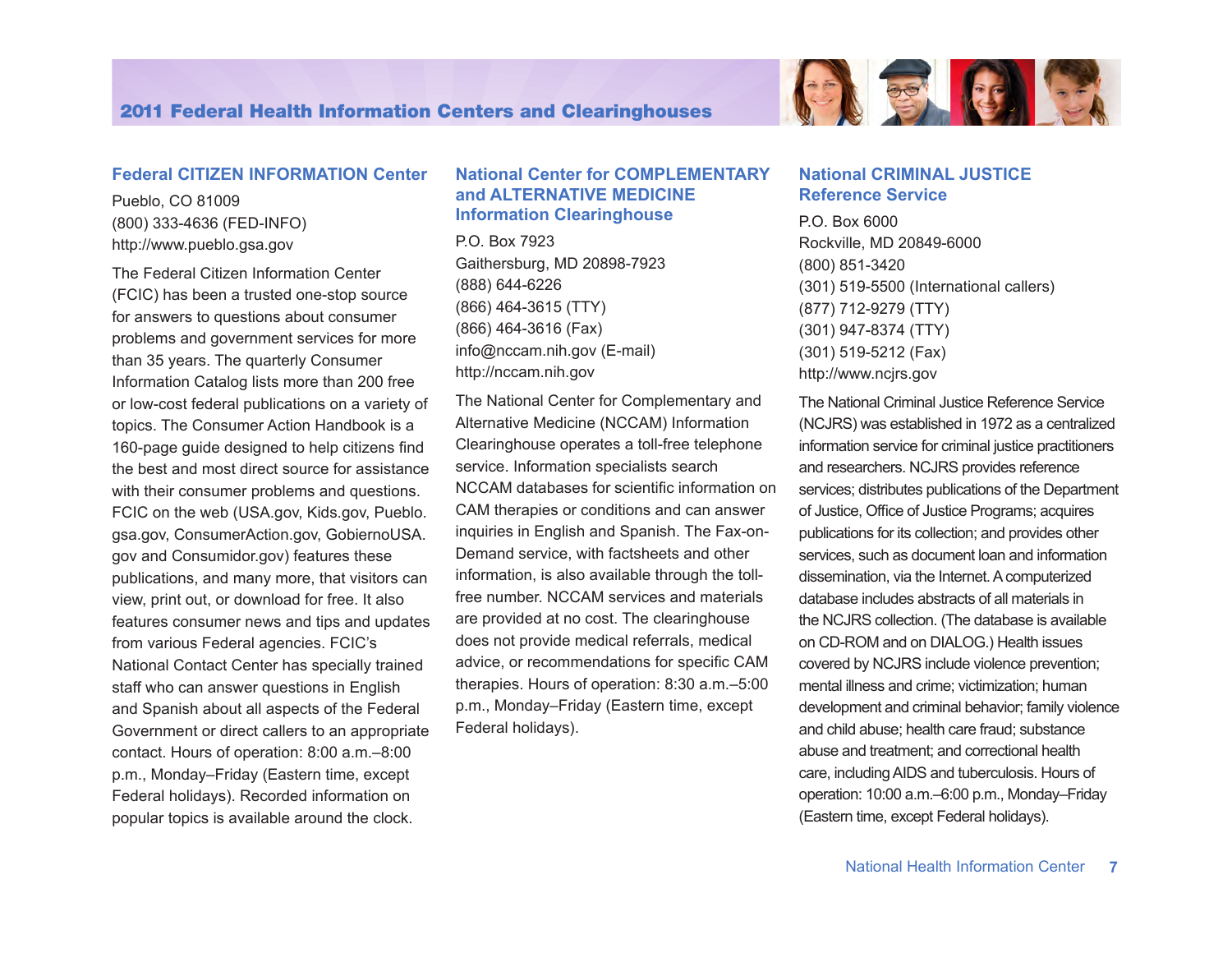

#### **DB-LINK/National Consortium on DEAF-BLINDNESS**

Teaching Research Institute Western Oregon University 345 North Monmouth Avenue Monmouth, OR 97361 (800) 438-9376 (800) 854-7013 (TTY) (503) 838-8150 (Fax) <info@nationaldb.org>(E-mail) <http://www.nationaldb.org>

DB-LINK at the National Consortium on Deaf-Blindness (NCDB) provides information related to children and youth who are deaf-blind. Parents, service providers, administrators, and others who need information are invited to contact DB-LINK for information. NCDB is a collaborative effort of the Helen Keller National Center, Perkins School for the Blind, and the Teaching Research Institute of Western Oregon University. NCDB is the sponsor of the publication Deaf-Blind Perspectives. Hours of operation: 9:00 a.m.–5:00 p.m., Monday–Friday (Eastern time, except Federal holidays); voicemail 24 hours a day.

## **National Institute on DEAFNESS and Other COMMUNICATION DISORDERS Information Clearinghouse**

1 Communication Avenue Bethesda, MD 20892-3456 (800) 241-1044 (800) 241-1055 (TTY) (301) 770-8977 (Fax) <nidcdinfo@nidcd.nih.gov>(E-mail) <http://www.nidcd.nih.gov>

The National Institute on Deafness and Other Communication Disorders (NIDCD) Information Clearinghouse collects and disseminates information on hearing, balance, smell, taste, voice, speech, and language for health professionals, patients, people in industry, and the public. NIDCD maintains a database of references to brochures, books, articles, factsheets, organizations, and educational materials, called the NIDCD Health Information Index. It also develops publications, including directories, factsheets, brochures, information packets, and newsletters. Hours of operation: 8:30 a.m.– 5:00 p.m., Monday–Friday (Eastern time, except Federal holidays).

## **National DIABETES Information Clearinghouse**

1 Information Way Bethesda, MD 20892-3560 (800) 860-8747 (703) 738-4929 (Fax) <ndic@info.niddk.nih.gov>(E-mail) <http://diabetes.niddk.nih.gov>

The National Diabetes Information Clearinghouse (NDIC) is an information and referral service of the National Institute of Diabetes and Digestive and Kidney Diseases, one of the National Institutes of Health. The clearinghouse responds to written, telephone, and e-mail inquiries; develops and distributes publications about diabetes; and provides referrals to diabetes organizations, including support groups. NDIC maintains a database of patient and professional education materials from which literature searches are generated. Hours of operation: 8:30 a.m.–5:00 p.m., Monday–Friday (Eastern time, except Federal holidays).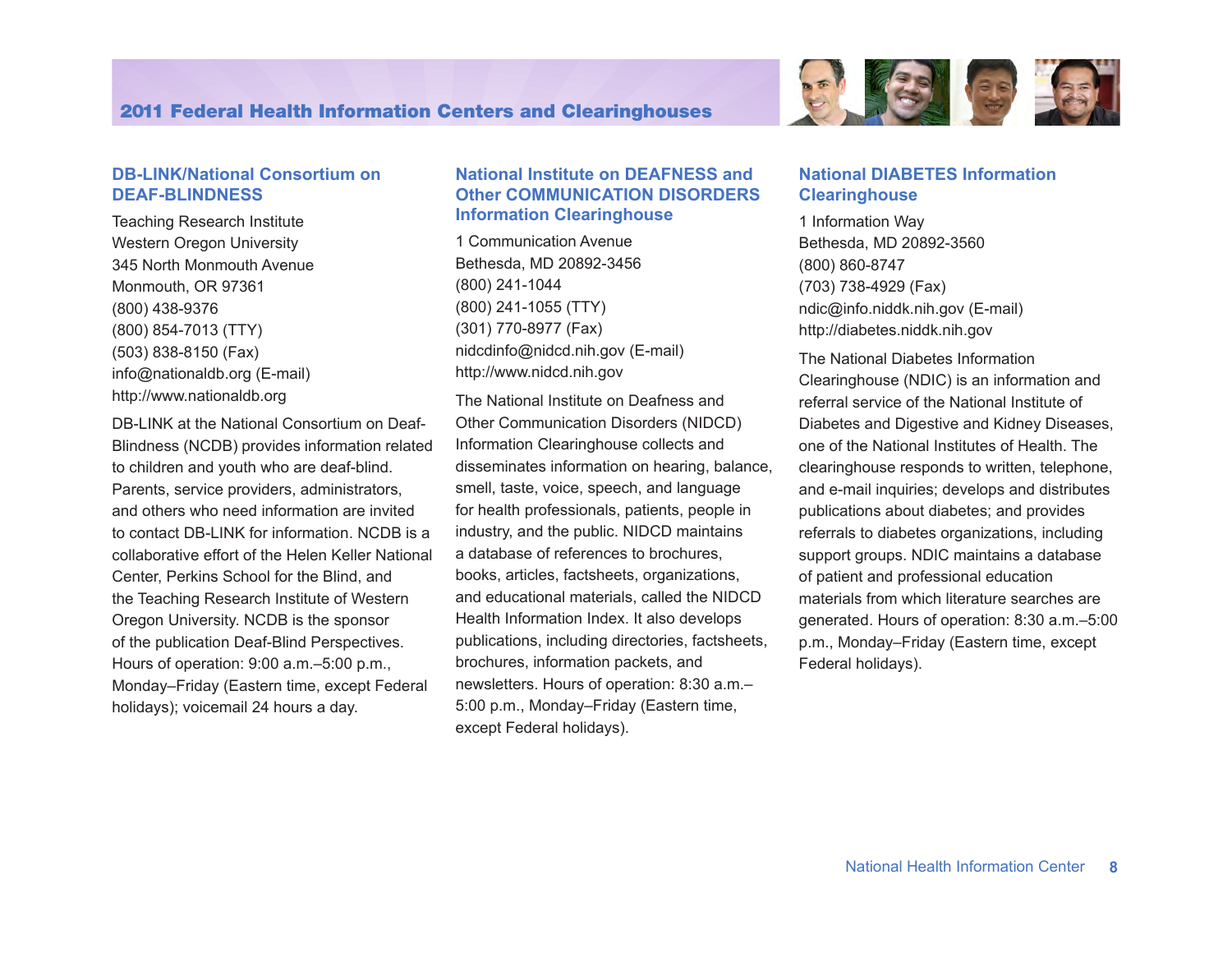#### **National DIGESTIVE DISEASES Information Clearinghouse**

2 Information Way Bethesda, MD 20892-3570 (800) 891-5389 (703) 738-4929 (Fax) <nddic@info.niddk.nih.gov>(E-mail) <http://digestive.niddk.nih.gov>

The National Digestive Diseases Information Clearinghouse (NDDIC) is an information and referral service of the National Institute of Diabetes and Digestive and Kidney Diseases, one of the National Institutes of Health. A central information resource on the prevention and management of digestive diseases, the clearinghouse responds to written inquiries, develops and distributes publications about digestive diseases, and provides referrals to digestive disease organizations, including support groups. NDDIC maintains a database of patient and professional education materials from which literature searches are generated. Hours of operation: 8:30 a.m.–5:00 p.m., Monday–Friday (Eastern time, except Federal holidays).

## **National Dissemination Center for Children with DISABILITIES**

1825 Connecticut Avenue NW, Suite 700 Washington, DC 20009 (800) 695-0285 (202) 884-8200 (Voice/TTY) (202) 884-8441 (Fax) <nichcy@aed.org> (E-mail) <http://www.nichcy.org>

The National Dissemination Center for Children with Disabilities (formerly the National Information Center for Children and Youth with Disabilities) is funded by the U.S. Department of Education, Office of Special Education Programs. The center serves as a central source of information on: disabilities in children and youth; programs and services for infants, children, and youth with disabilities; IDEA, the Nation's special education law; No Child Left Behind (as it relates to children with disabilities); and research-based information on effective educational practices. All information and services are provided free of charge. Hours of operation: 9:00 a.m.–5:00 p.m., Monday–Friday (Eastern time, except Federal holidays).

## **Clearinghouse on DISABILITY Information**

Office of Special Education and Rehabilitative Services U.S. Department of Education 550 12th Street SW, Room 5133 Washington, DC 20202-2550 (202) 245-7307 (202) 205-5637 (TDD) (202) 245-7636 (Fax) <http://www.ed.gov/about/offices/list/osers>

The clearinghouse provides information to people with disabilities, or anyone requesting information, by doing research and providing documents in response to inquiries. Information provided includes areas of Federal funding for disability-related programs. Clearinghouse staff is trained to refer requests to other sources of disability-related information, if necessary. Information provided may be useful to individuals with disabilities, their families, schools and universities, teacher's and/or school administrators, and organizations who have persons with disabilities as clients. Hours of operation: 8:30 a.m.–5:00 p.m., Monday–Friday (Eastern time, except Federal holidays).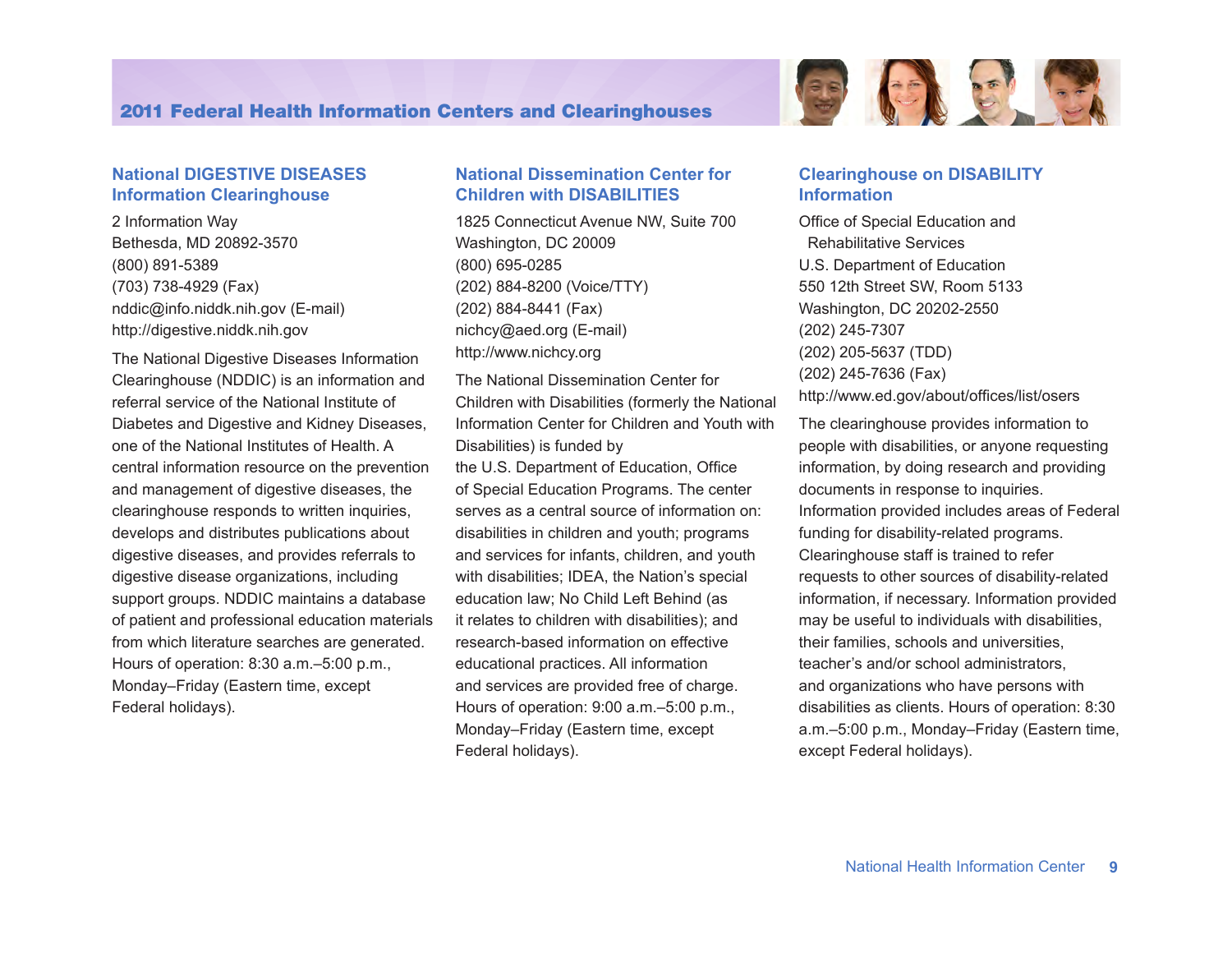

## **National Center for the Dissemination of DISABILITY Research**

**SEDL** 

4700 Mueller Boulevard Austin, TX 78723-3081 (800) 266-1832 (512) 476-6861 (512) 476-2286 (Fax) ncddr@sedl.org (E-mail) <http://www.ncddr.org>

Funded by the National Institute on Disability and Rehabilitation Research (NIDRR), the National Center for the Dissemination of Disability Research (NCDDR) responds to NIDRR's concern for increasing the effective use of NIDRR-sponsored research results in shaping new technologies, improving service delivery, and expanding decision making options for people with disabilities and their families. The NICDDR leverages resources through collaborative working relationships with experts in standards of evidence and systematic reviews, NIDRRfunded researchers, and agencies engaged in disseminating disability research results. Hours of operation: 8:00 a.m.–5:00 p.m., Monday–Friday (Central time, except Federal holidays).

## **Safe DRINKING WATER Hotline**

Office of Ground Water and Drinking Water U.S. Environmental Protection Agency Ariel Rios Building, 4606M 1200 Pennsylvania Avenue NW Washington, DC 20460 (800) 426-4791 (703) 412-3330 (Local and International calls) <http://www.epa.gov/safewater/hotline>

The EPA Safe Drinking Water Hotline is a service of the Office of Ground Water and Drinking Water. It provides the general public, regulators, medical and water professionals, academia, and media, with information about drinking water and ground water programs authorized under the Safe Drinking Water Act. The hotline responds to factual questions in the following program areas: local drinking water quality; drinking water standards; public drinking water systems; source water protection; large capacity residential septic systems; commercial and industrial septic systems; injection wells; and drainage wells. Hours of operation: 10:00 a.m.–4:00 p.m., Monday–Friday (Eastern time, except Federal holidays).

## **DRUG POLICY Information Clearinghouse**

Office of National Drug Control Policy P.O. Box 6000 Rockville, MD 20849-6000 (800) 666-3332 (301) 519-5212 (Fax) [http://www.whitehousedrugpolicy.gov/about/](http://www.whitehousedrugpolicy.gov/about/clearingh.html) [clearingh.html](http://www.whitehousedrugpolicy.gov/about/clearingh.html)

The clearinghouse supports the White House Office of National Drug Control Policy, National Criminal Justice Reference Service. Staffed by subject matter specialists, the clearinghouse serves as a resource for statistics, research data, and referrals useful for developing and implementing drug policy. It disseminates publications; writes and produces documents on drug-related topics; coordinates with Federal, state, and local agencies to identify data resources; and maintains a reading room offering a broad range of policy-related materials. Hours of operation: 10:00 a.m.–6:00 p.m., Monday–Friday (Eastern time, except Federal holidays).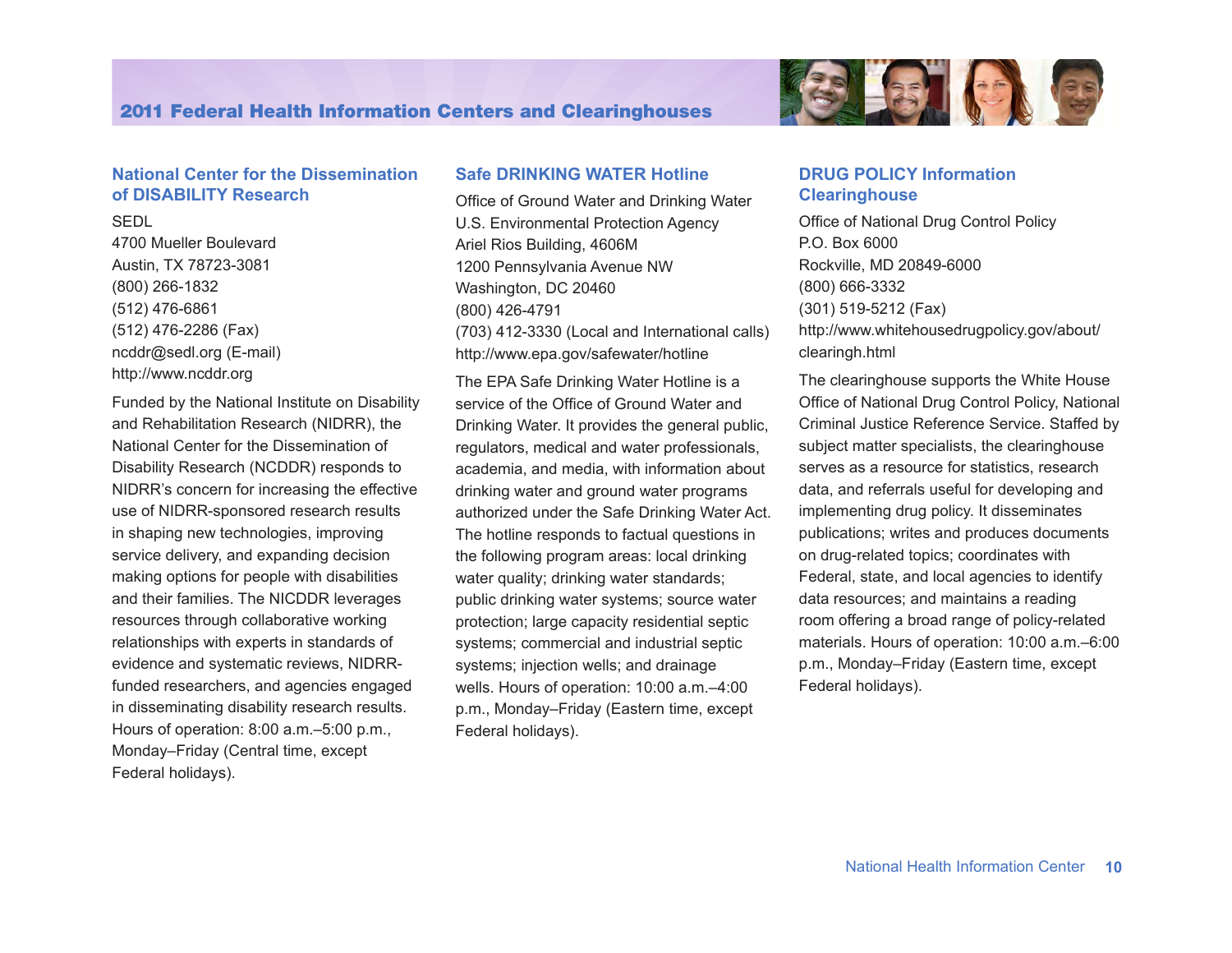#### **EDUCATION Resources Information Center**

ERIC Program c/o Computer Sciences Corporation 655 15th Street NW, Suite 500 Washington, DC 20005 (800) 538-3742 <http://www.eric.ed.gov>

The Education Resources Information Center (ERIC) is a digital library of education-related resources, sponsored by the Institute of Education Sciences of the U.S. Department of Education. ERIC's mission is to provide a comprehensive, easy-to-use, searchable, Internet-based bibliographic and fulltext database of education research and information that also meets the requirements of the Education Sciences Reform Act of 2002. A fundamental goal for ERIC's future is to increase the availability and quality of research and information for educators, researchers, and the general public. Hours of operation: 8:00 a.m.–8:00 p.m., Monday–Friday (Eastern time, except Federal holidays).

## **National Center on ELDER ABUSE**

c/o Center for Community Research and Services University of Delaware 297 Graham Hall Newark, DE 19716 (302) 831-3525 (302) 831-4225 (Fax) <ncea-info@aoa.hhs.gov>(E-mail) <http://www.ncea.aoa.gov>

The National Center on Elder Abuse is a national resource for elder rights, law enforcement and legal professionals, public policy leaders, researchers, and the public. The center's mission is to promote understanding, knowledge sharing, and action on elder abuse, neglect, and exploitation. Hours of operation: 9:00 a.m.–4:00 p.m., Monday–Friday (Eastern time, except Federal holidays).



#### **ELDERCARE Locator**

Administration on Aging U.S. Department of Health and Human Services (800) 677-1116 (301) 419-3900 (International callers) <eldercarelocator@spherix.com> (E-mail) [http://www.eldercare.gov/eldercare.net/public/](http://www.eldercare.gov/eldercare.net/public/home.aspx) [home.aspx](http://www.eldercare.gov/eldercare.net/public/home.aspx)

The Eldercare Locator, a toll-free, operatorassisted service funded by the U.S. Administration on Aging, helps older adults and their caregivers find local services for seniors. The service links family members and the public to the information and referral (I&R) services of their state and area agencies on aging. These I&R programs can help you identify appropriate services in the area where you or your family members reside.

Internet users can access the directory of information and referral/assistance service centers through a Web site maintained by the Center for Communication and Consumer Services in the U.S. Administration on Aging. The site is currently being expanded to include factsheets on aging services and programs. Hours of operation: 9:00 a.m.–8:00 p.m., Monday–Friday (Eastern time, except Federal holidays); voicemail 24 hours a day.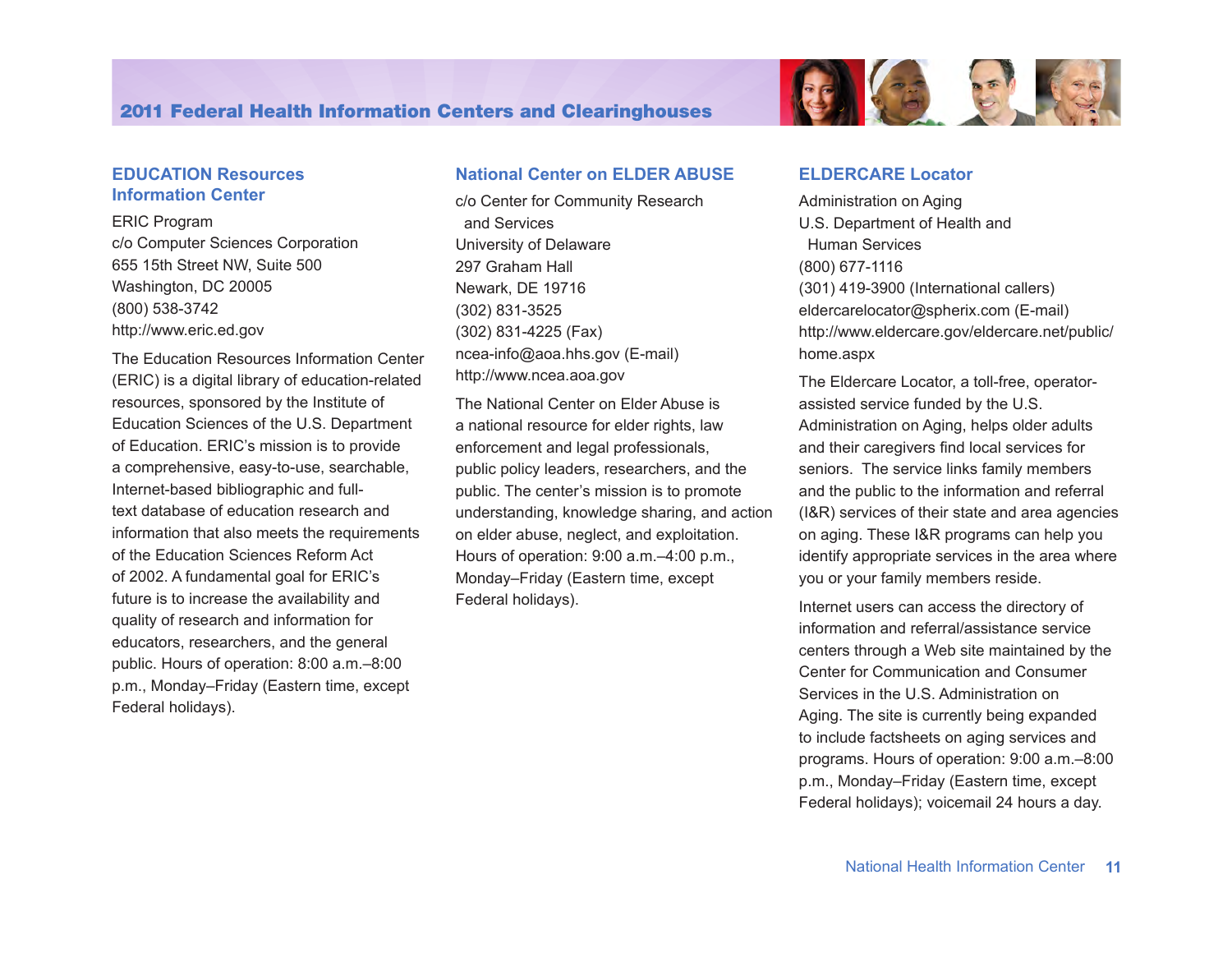

6 Information Way Bethesda, MD 20892-3559 (888) 828-0904 (703) 738-4929 (Fax) <endoandmeta@info.niddk.nih.gov> (E-mail) <http://www.endocrine.niddk.nih.gov>

The National Endocrine and Metabolic Diseases Information Service (NEMDIS) is a service of the National Institute of Diabetes and Digestive and Kidney Diseases (NIDDK). The NIDDK is part of the National Institutes of Health of the U.S. Department of Health and Human Services. The NEMDIS provides information about endocrine and metabolic diseases to people with endocrine and metabolic diseases and to their families, health care professionals, and the public. The NEMDIS answers inquiries, develops and distributes publications, and works closely with professional and patient organizations and Government agencies to coordinate resources about endocrine and metabolic diseases. Hours of operation: 8:30 a.m.–5:00 p.m., Monday–Friday (Eastern time, except Federal holidays).

#### **ENVIRONMENTAL Protection Agency**

National Library Network, MC 3404T 1200 Pennsylvania Avenue NW Washington, DC 20460-0001 (202) 566-0556 epalibrarynetwork[@epa.gov](epachemlibraries@epa.gov) (E-mail) [http://www.epa.gov/](http://www.epa.gov/natlibra/hqirc)libraries

The libraries offer general information about the agency and refer inquiries to the appropriate regional or program office. The public may visit and use the libraries collections onsite but materials do not circulate to non-EPA staff. The libraries do not distribute agency publications.

The EPA National Library Network is composed of libraries and repositories located in the Agency's Headquarters, Regional and Field Offices, Research Centers, and specialized laboratories, as well as Webbased access to electronic collections. Information about the EPA National Library Network, including a listing of libraries, may be accessed at [http://www.epa.gov/libaries.](http://www.epa.gov/libaries)

The combined network collections contain information about the environment and related scientific, technical, management, and policy information. The EPA Online Library System is the Network's online catalog of library holdings and is available at <http://www.epa.gov/> libraries/ols.htm. The public can request EPA

library materials, including journals, books and EPA documents, via interlibrary loan from their local library. The National Environmental Publications Internet Site,

C F CI

[http://www.epa.gov/nepis,](http://www.epa.gov/nepis) the Agency's gateway for EPA publications, provides free access to more than 31,000 electronic EPA documents and more than 7,000 hard-copy EPA documents. Hours of operation: Public - 8:30 a.m.–4:30 p.m., Monday–Friday; EPA Staff - 8:30 a.m.–4:30 p.m., Monday–Friday (Eastern time, except Federal holidays).

#### **National Clearinghouse on FAMILIES & YOUTH**

P.O. Box 13505 Silver Spring, MD 20911-3505 (301) 608-8098 (301) 608-8721 (Fax) <http://ncfy.acf.hhs.gov>

The clearinghouse links those interested in youth issues with the resources they need to better serve young people, families, and communities. It offers materials for distribution at conferences. The Web site includes a searchable literature database and information on funding sources. Hours of operation: 9:00 a.m.–5:00 p.m., Monday–Friday (Eastern time, except Federal holidays).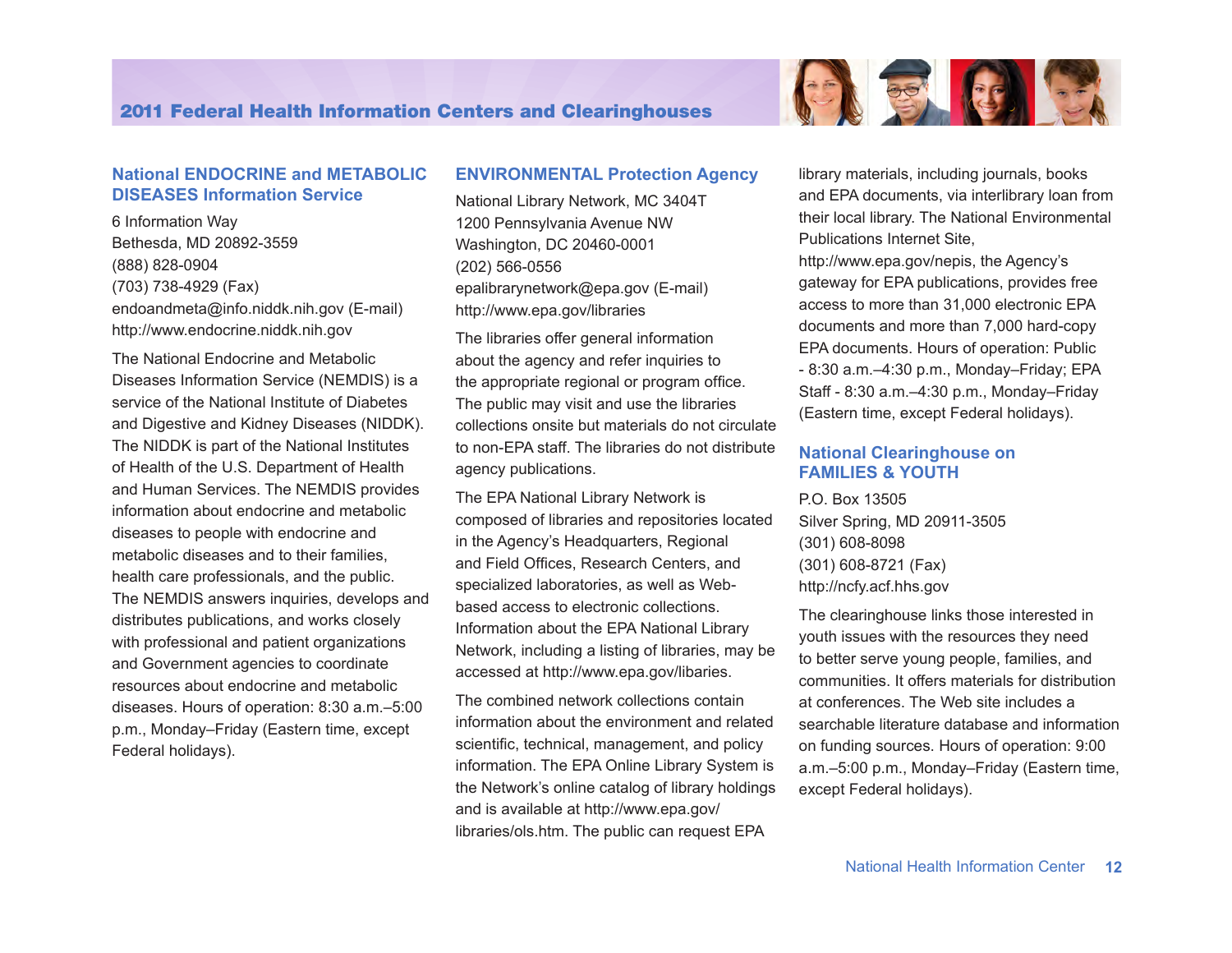## **FOOD and NUTRITION Information Center**

Agricultural Research Service, USDA National Agricultural Library 10301 Baltimore Avenue, Room 105 Beltsville, MD 20705-2351 (301) 504-5414 (301) 504-6409 (Fax) <fnic@ars.usda.gov>(E-mail) [http://fnic.nal.usda.gov](http://fnic.nal.usda.gov/nal_display/index.php?info_center=4&tax_level=1)

The Food and Nutrition Information Center (FNIC) is one of several information centers located at the National Agricultural Library, part of the U.S. Department of Agriculture's Agricultural Research Service. FNIC provides information on food, human nutrition, and food safety. Resource lists, databases, and many other food-and nutrition-related links are available on the FNIC Web site. FNIC collection includes books, manuals, journal articles, and audiovisual materials. Eligible patrons may borrow directly; others may borrow through interlibrary loan. Hours of operation: 8:30 a.m.–4:30 p.m., Monday–Friday (Eastern time, except Federal holidays).

## **Center for FOOD SAFETY and Applied Nutrition Outreach and Information Center**

U.S. Food and Drug Administration 5100 Paint Branch Parkway (HFS-555) College Park, MD 20740-3835 (888) 723-3366 <consumer@fda.gov>(E-mail) <http://www.cfsan.fda.gov>

The goal of the Center for Food Safety and Applied Nutrition's (CFSAN) Communications and Coordination Branch (CCB) is to enhance CFSAN's ability to provide and respond to the public's desire/demand for more useful, timely, and accurate information regarding its regulated products. CCB was also established to enhance the Food and Drug Administration's ability to provide accurate and meaningful information to the public about food safety. In addition to providing food safety information, CCB provides assistance with other CFSAN issues including nutrition, dietary supplements, food labeling, cosmetics, food additives, and food biotechnology. Hours of operation: 10:00 a.m.–4:00 p.m., Monday–Friday (Central time). Consumer recorded information available 24 hours a day, 7 days a week.



#### **GENETIC and RARE DISEASES Information Center**

P.O. Box 8126 Gaithersburg, MD 20898-8126 (888) 205-2311 (301) 251-4925 (International Callers) (888) 205-3223 (TTY) (301) 251-4911 (Fax) <gardinfo@nih.gov> (E-mail) <http://rarediseases.info.nih.gov/GARD>

Two agencies of the National Institutes of Health, the National Human Genome Research Institute and the Office of Rare Diseases Research, launched the Genetic and Rare Diseases Information Center (GARD) to provide free and immediate access to accurate, reliable information about genetic and rare diseases in English and Spanish. GARD provides assistance to patients and their families, health professionals, and other interested parties.

It provides current, authoritative, and accurate information about specific conditions and illnesses from high-quality resources such as trusted and reliable Web sites, organizations, and institutions. Hours of operation: 8:30 a.m.–5:30 p.m., Monday–Friday (Eastern time, except Federal holidays).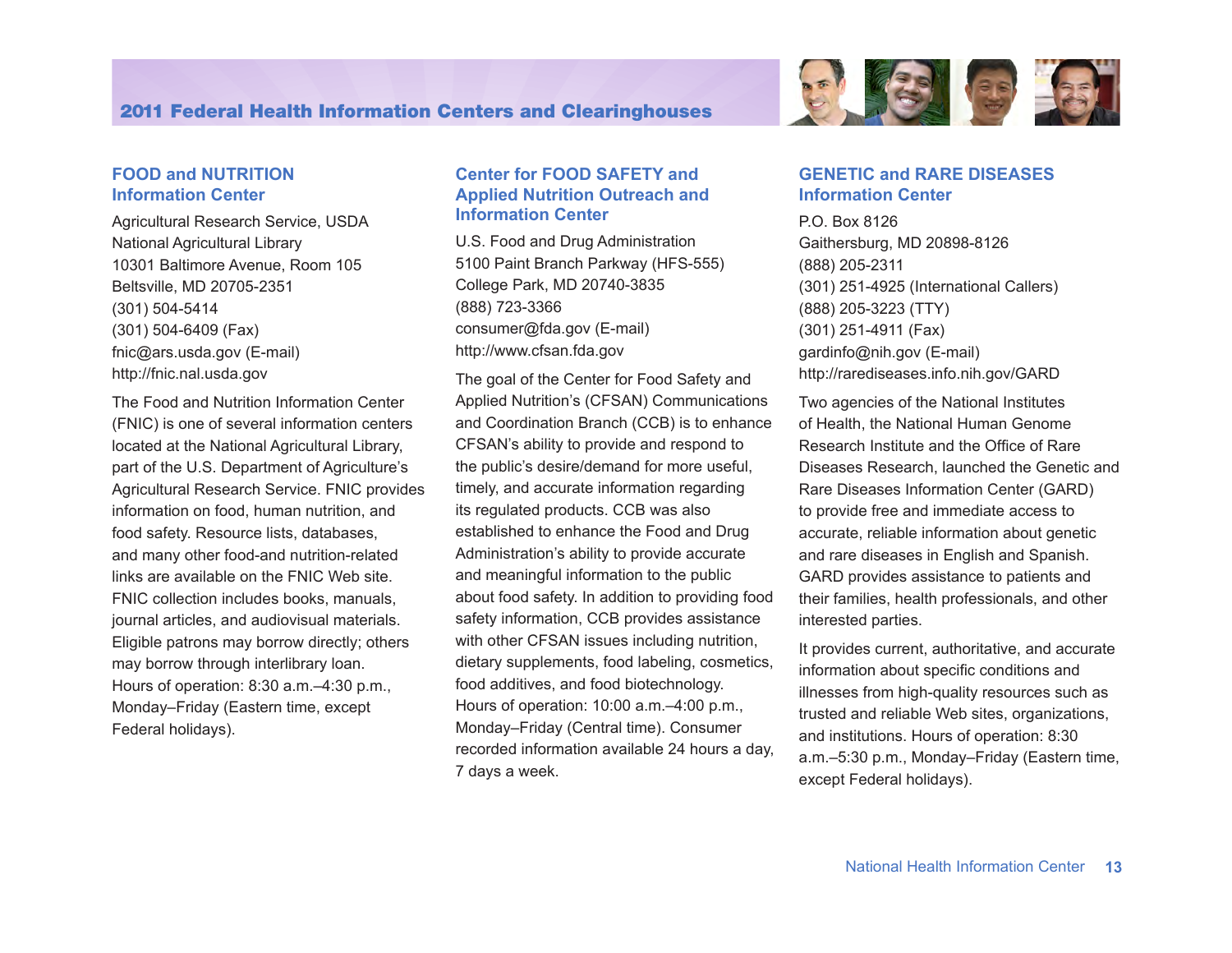

## **National GUIDELINE Clearinghouse™**

Center for Outcomes and Evidence Agency for Healthcare Research and Quality 540 Gaither Road, 6th Floor Rockville, MD 20850 (301) 427-1600 <info@guideline.gov> (E-mail) <http://www.guideline.gov>

The National Guideline Clearinghouse™ (NGC) is a public resource for evidence-based clinical practice guidelines. NGC is an initiative of the Agency for Healthcare Research and Quality (AHRQ), U.S. Department of Health and Human Services. NGC was originally created by AHRQ in partnership with the American Medical Association and the American Association of Health Plans (now America's Health Insurance Plans [AHIP]). Hours of operation: 8:00 a.m.–5:00 p.m., Monday–Friday (Eastern time, except Federal holidays).

#### **National HEALTH INFORMATION Center**

P.O. Box 1133 Washington, DC 20013-1133 (800) 336-4797 (301) 565-4167 (301) 984-4256 (Fax) <info@nhic.org>(E-mail) <http://www.health.gov/nhic>

The National Health Information Center (NHIC) helps the public and health professionals locate health information through identification of health information resources, an information and referral system, and publications. NHIC uses a database containing descriptions of healthrelated organizations to refer inquirers to the most appropriate resources. NHIC does not diagnose medical conditions or give medical advice. NHIC prepares publications and directories on health promotion and disease prevention topics. Hours of operation: 9:00 a.m.–5:30 p.m., Monday–Friday (Eastern time, except Federal holidays).

#### **HEALTH RESOURCES and SERVICES Administration Information Center**

P.O. Box 2910 Merrifield, VA 22118 (888) ASK-HRSA (275-4772) (877) 4TY-HRSA (489-4772) (TTY) (703) 442-9051 (703) 821-2098 (Fax) <ask@hrsa.gov>(E-mail) <http://www.hrsa.gov>

The Health Resources and Services Administration (HRSA) Information Center provides publications, resources, and referrals on health care services for medically underserved individuals and populations. Trained information specialists answer questions, refer callers to subject-specific information resources, and provide HRSA publications. Spanish-speaking information specialists are available. Hours of operation: 8:30 a.m.–5:00 p.m., Monday–Friday (Eastern time, except Federal holidays).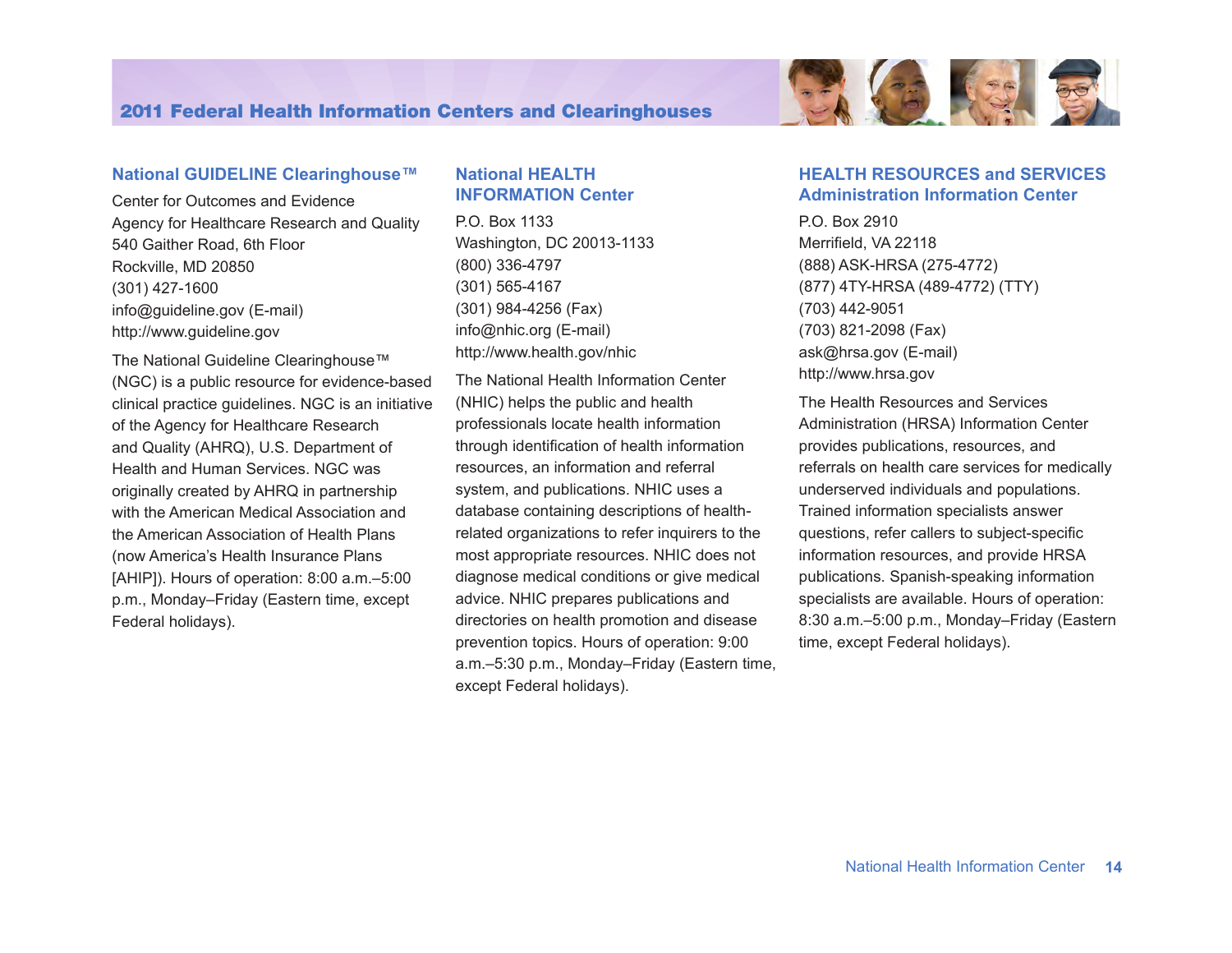

#### **National Information Center on HEALTH SERVICES RESEARCH and Health Care Technology**

National Library of Medicine Building 38A, Room 4S-410 8600 Rockville Pike, MSC 3833 Bethesda, MD 20894 (301) 496-0176 (301) 402-3193 (Fax) <nichsr@nlm.nih.gov>(E-mail) <http://www.nlm.nih.gov/nichsr>

The 1993 NIH Revitalization Act created a National Information Center on Health Services Research and Health Care Technology at the National Library of Medicine. The center works closely with the Agency for Healthcare Research and Quality to improve the dissemination of the results of health services research, with special emphasis on the growing body of evidence reports and technology assessments, which provide organizations with comprehensive, science-based information on common, costly medical conditions and new health care technologies. Hours of operation: 8:30 a.m.–5:00 p.m., Monday–Friday (Eastern time, except Federal holidays).

## **National HEART, LUNG, and BLOOD Institute Health Information Center**

P.O. Box 30105 Bethesda, MD 20824-0105 (301) 592-8573 (240) 629-3255 (TTY) (301) 592-8563 (Fax) <nhlbIinfo@nhlbi.nih.gov>(E-mail) <http://www.nhlbi.nih.gov>

The National Heart, Lung, and Blood Institute (NHLBI) provides leadership for a national program in diseases of the heart, blood vessels, lungs, and blood; blood resources; and sleep disorders. The NHLBI plans and directs research in development and evaluation of interventions and devices related to prevention, treatment, and rehabilitation of patients suffering from such diseases and disorders. For health professionals and the public, the NHLBI conducts educational activities, including development and dissemination of materials in the above areas, with an emphasis on prevention. Hours of operation: 8:30 a.m.– 5:00 p.m., Monday–Friday (Eastern time, except Federal holidays).

## **National HEMATOLOGIC DISESASES Information Service**

7 Information Way Bethesda, MD 20892–3571 (888) 828-0877 (703) 738-4929 (Fax) <hematologic@info.niddk.nih.gov>(E-mail) <http://www.hematologic.niddk.nih.gov>

The National Hematologic Diseases Information Service (NHDIS) is a service of the National Institute of Diabetes and Digestive and Kidney Diseases (NIDDK). The NIDDK is part of the National Institutes of Health of the U.S. Department of Health and Human Services. The NHDIS provides information about hematologic diseases to people with hematologic diseases and to their families, health care professionals, and the public. The NHDIS answers inquiries, develops and distributes publications, and works closely with professional and patient organizations and Government agencies to coordinate resources about hematologic diseases. Hours of operation: 8:30 a.m.– 5:00 p.m., Monday–Friday (Eastern time, except Federal holidays).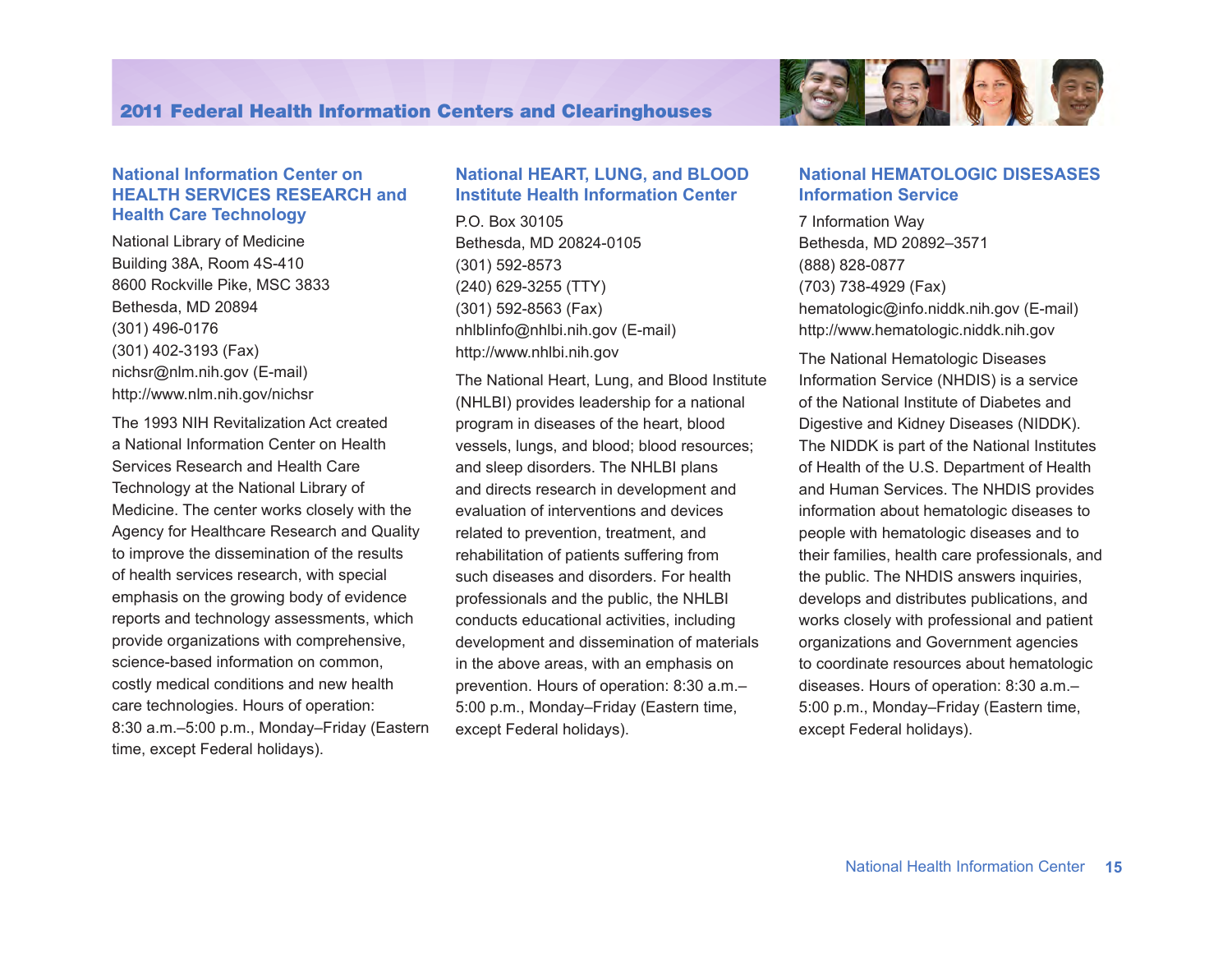

## **HOMELESSNESS Resource Center**

Substance Abuse and Mental Health Services Administration c/o Center for Social Innovation 189 Wells Avenue, Suite 200 Newton Centre, MA 02459 (617) 467-6014 (617) 467-6015 (Fax) <generalinquiry@center4si.com> (E-mail) <http://www.homeless.samhsa.gov>

The Homelessness Resource Center (HRC), a Center for Mental Health Services information and resources initiative, that seeks to improve the daily lives of people affected by homelessness and who have mental health, substance use problems and trauma histories. HRC does this through training and technical assistance, online learning opportunities, and publications for Homeless Service Providers. HRC also maintains an extensive knowledge database of studies, papers, and reports related to homelessness. Hours of operation: 9:00 a.m.–5:00 p.m., Monday–Friday (Eastern time, except Federal holidays).

## **HUD USER (HOUSING and Urban Development)**

P.O. Box 23268 Washington, DC 20026-3268 (800) 245-2691 (202) 708-3178 (800) 927-7589 (TDD) (202) 708-9981 (Fax) <helpdesk@huduser.org>(E-mail) <http://www.huduser.org>

HUD USER disseminates publications for the U.S. Department of Housing and Urban Development's Office of Policy Development and Research. HUD USER offers database searches on housing research and provides reports on housing safety, housing for elderly and handicapped persons, and lead-based paint. Hours of operation: 8:00 a.m.–5:15 p.m., Monday–Friday (Eastern time, except Federal holidays).

## **INDOOR AIR QUALITY Information Clearinghouse**

P.O. Box 37133 Washington, DC 20013-7133 (800) 438-4318 <iaqinfo@aol.com> (E-mail) <http://www.epa.gov/iaq>

Information specialists provide information, referrals, and publications on indoor air quality in residential, school, and commercial settings. Information includes pollution sources, health effects and control methods. Hours of operation: 9:00 a.m.–5:00 p.m., Monday–Friday (Eastern time, except Federal holidays); voicemail 24 hours a day.

## **National Sudden and Unexpected INFANT/CHILD DEATH and Pregnancy Loss Resource Center**

Georgetown University 2115 Wisconsin Avenue NW, Suite 601 Washington, DC 20057-1272 (866) 866-7437 (202) 687-7466 (202) 784-9777 (Fax) <info@sidscenter.org> (E-mail) <http://www.sidscenter.org>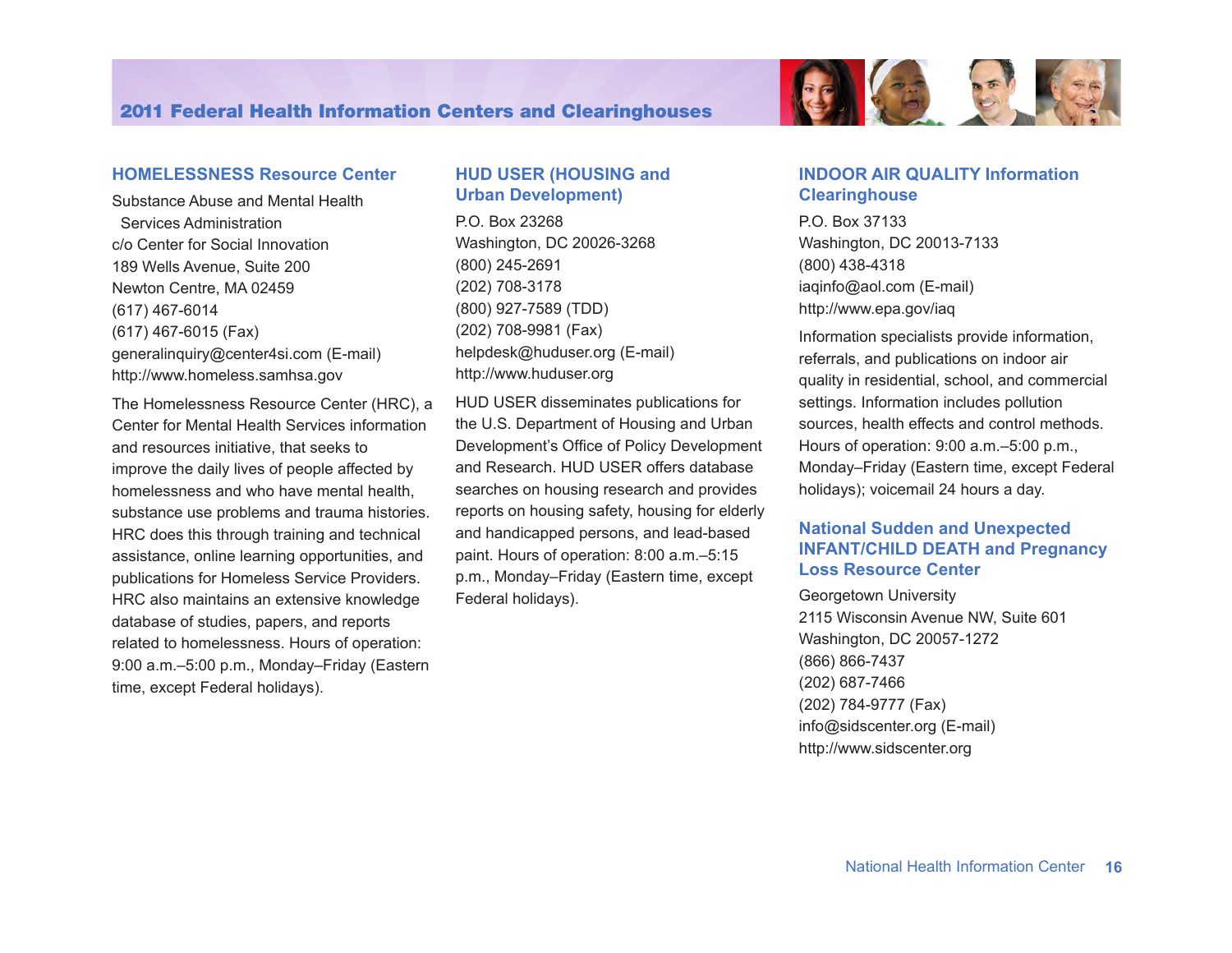

The National Sudden and Unexpected Infant/ Child Death Resource Center (Resource Center) serves as a central source of information on sudden infant death and on promoting healthy outcomes for infants from the prenatal period through the first year of life and beyond. The Resource Center provides a toll-free information line and e-mail service to answer requests for information or publications; maintains an accessible Web site with continuously updated information, resources, and links to programs and services; identifies informational and educational needs within the Maternal and Child Health (MCH) and sudden infant death communities; develops print and Web-based materials for professionals and the public; dedicates one issue per month of the MCH Alert electronic newsletter to highlighting current infant mortality topics; maintains comprehensive searchable databases of information; connects people with programs and services through direct referrals; promotes awareness and enhances knowledge through outreach activities; and works closely with the Maternal and Child Health Bureau and its consortium partners, parents-professional organizations, and government agencies. Hours of operation: 8:30 a.m.–5:00 p.m., Monday–Friday (Eastern time, except Federal holidays).

## **National INJURY Information Clearinghouse**

U.S. Consumer Product Safety Commission 4330 East West Highway, Room 820 Bethesda, MD 20814 (301) 504-7921 (301) 504-0025 (Fax) <http://www.cpsc.gov/about/clrnghse.html>

Sponsored by the U.S. Consumer Product Safety Commission (CPSC), the clearinghouse collects and disseminates information on the causes and prevention of death, injury, and illness associated with consumer products. It compiles data obtained from accident reports, consumer complaints, death certificates, news clips, and the National Electronic Injury Surveillance System operated by the CPSC. Publications include statistical analyses of data and hazard and accident patterns. Hours of operation: 8:00 a.m.–4:30 p.m., Monday–Friday (Eastern time, except Federal holidays).

## **National KIDNEY and UROLOGIC Diseases Information Clearinghouse**

3 Information Way Bethesda, MD 20892-3580 (800) 891-5390 (703) 738-4929 (Fax) <nkudic@info.niddk.nih.gov> (E-mail) <http://www.kidney.niddk.nih.gov>

The National Kidney and Urologic Diseases Information Clearinghouse (NKUDIC) is an information and referral service of the National Institute of Diabetes and Digestive and Kidney Diseases, one of the National Institutes of Health. The clearinghouse responds to written inquiries, e-mail, and telephone requests, develops and distributes publications about kidney and urologic diseases, and provides referrals to kidney and urologic disease organizations, including support groups. NKUDIC maintains a database of patient and professional education materials from which literature searches are generated. Hours of operation: 8:30 a.m.–5:00 p.m., Monday–Friday (Eastern time, except Federal holidays).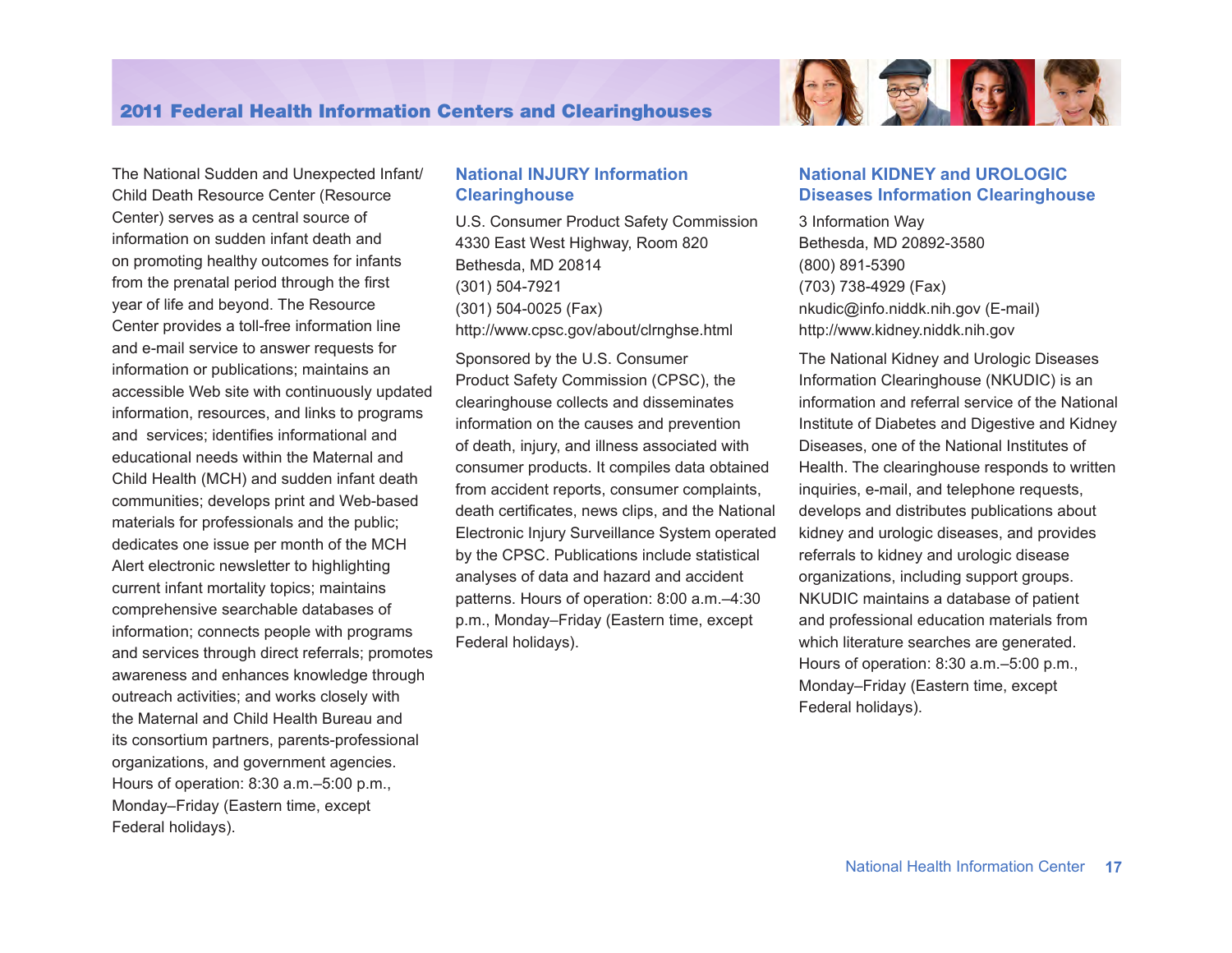

#### **National LEAD Information Center**

422 South Clinton Avenue Rochester, NY 14620 (800) 424-LEAD (424-5323) (585) 232-3111 (Fax) <http://www.epa.gov/lead/pubs/nlic.htm>

The National Lead Information Center (NLIC) is sponsored by the Environmental Protection Agency. NLIC provides information on lead poisoning and children, lead-based paint, a list of local and state contacts who can help, and other lead-related questions. Hours of operation: 8:00 a.m.–6:00 p.m., Monday–Friday (Eastern time, except Federal holidays).

## **MATERNAL and CHILD HEALTH Information Resource Center**

1200 18th Street NW, Suite 700 Washington, DC 20036 (202) 842-2000 (202) 728-9469 (Fax) <mchirc@altarum.org>(E-mail) <http://www.mchb.hrsa.gov/mchirc>

The Maternal and Child Health Information Resource Center (MCHIRC) is dedicated to the goal of helping MCH practitioners on the Federal, state, and local levels improve their capacity to gather, analyze, and use data for planning and policymaking. MCHIRC is funded by the Health Resources and Services Administration, Maternal and Child Health Bureau's Office of Data and Information Management. Hours of operation: 8:30 a.m.–5:00 p.m., Monday–Friday (Eastern time, except Federal holidays).

## **MATERNAL and CHILD HEALTH Library**

National Center for Education in Maternal and Child Health Georgetown University P.O. Box 571272 Washington, DC 20057-1272 (202) 784-9770 (202) 784-9777 (Fax) <mchlibrary@ncemch.org> (E-mail) <http://www.mchlibrary.info>

The Maternal and Child Health (MCH) Library at Georgetown University provides the MCH community with accurate and timely information on a broad range of topics. Materials include the weekly newsletter MCH Alert, resource guides, full text publications, databases, and links to quality MCH sites. The MCH Library is funded under a cooperative agreement with the Maternal and Child Health Bureau, Health Resources and Services Administration, U.S. Department of Health and Human Services. Hours of operation: 8:30 a.m.–5:00 p.m., Monday–Friday (Eastern time, except Federal holidays).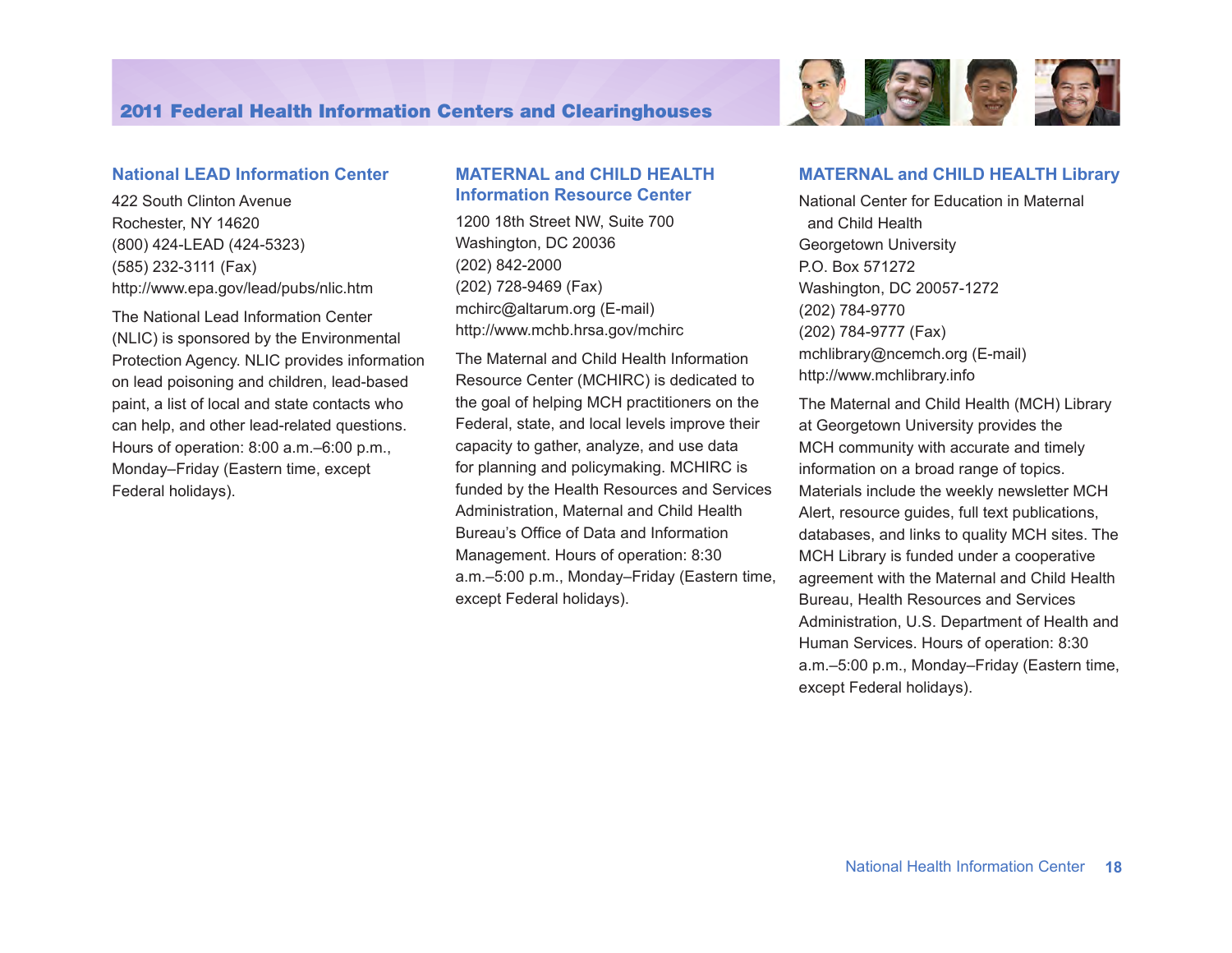

## **National MATERNAL and CHILD ORAL HEALTH Resource Center**

Georgetown University Box 571272 Washington, DC 20057-1272 (202) 784-9771 (202) 784-9777 (Fax) <ohrcinfo@georgetown.edu> (E-mail) <http://www.mchoralhealth.org>

The purpose of the National Maternal and Child Oral Health Resource Center (OHRC) is to respond to the needs of states and communities in addressing current and emerging public oral health issues. OHRC supports health professionals, program administrators, educators, policymakers, and others with the goal of improving oral health services for infants, children, adolescents, and their families. ORHC collaborates with Federal, state, and local agencies; national and state organizations and associations; and foundations, to gather, develop, and share quality and valued information and materials. Hours of operation: 8:30 a.m.–5:00 p.m., Monday–Friday (Eastern time, except Federal holidays).

## **Office of MINORITY HEALTH Resource Center**

Office of Minority Health P.O. Box 37337 Washington, DC 20013-7337 (800) 444-6472 (301) 251-1797 (301) 251-1432 (TDD) (301) 251-2160 (Fax) <info@omhrc.gov>(E-mail) <http://www.omhrc.gov>

The center responds to information requests from health professionals and consumers on minority health issues and locates sources of technical assistance. It provides referrals to relevant organizations and distributes materials. Spanish-speaking operators are available. Hours of operation: 9:00 a.m.–5:00 p.m., Monday–Friday (Eastern time, except Federal holidays).

## **National Institute for OCCUPATIONAL SAFETY and Health Information Inquiry Service**

4676 Columbia Parkway, C-19 Cincinnati, OH 45226-1998 (800) CDC-INFO (232-4636) (513) 533-8328 (888) 232-6348 (TTY) (513) 533-8347 (Fax) <cdcinfo@cdc-gov> (E-mail) <http://www.cdc.gov/niosh>

The National Institute for Occupational Safety and Health (NIOSH) Information Inquiry Service is a toll-free technical information service that provides convenient public access to NIOSH and its information resources. The service is available to anyone in the continental United States, Alaska, Hawaii, Puerto Rico, or the Virgin Islands. Hours of operation: 9:00 a.m.–4:00 p.m., Monday–Friday (Eastern time, except Federal holidays).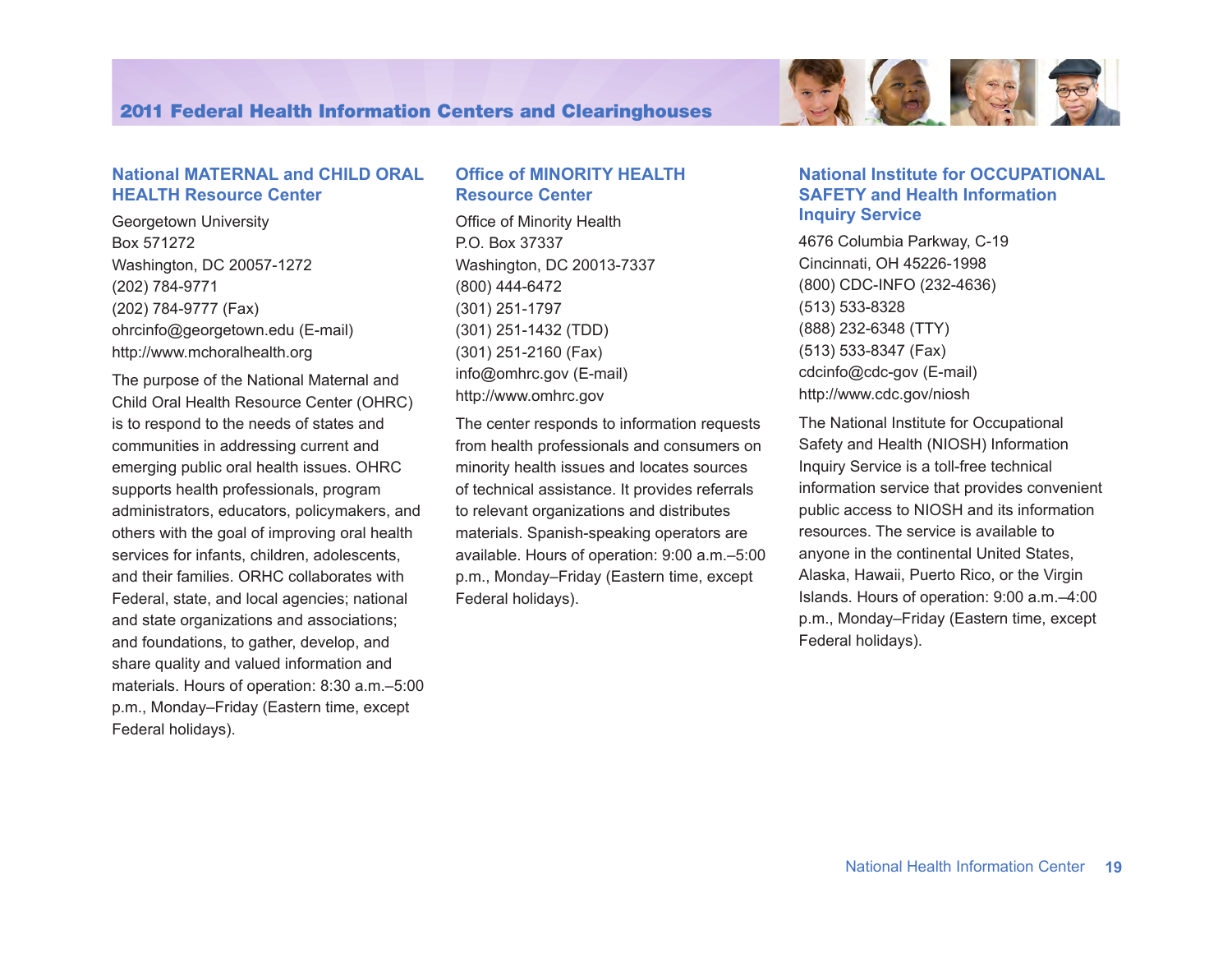

## **National ORAL HEALTH Information Clearinghouse**

National Institute of Dental and Craniofacial Research 1 NOHIC Way Bethesda, MD 20892-3500 (866) 232-4528 (301) 480-4098 (Fax) <nidcrinfo@mail.nih.gov> (E-mail) <http://www.nidcr.nih.gov>

The National Oral Health Information Clearinghouse (NOHIC) focuses on general oral health as well as the information needs of special care patients, including people with generic or systemic disorders that compromise oral health, whose medical treatments cause oral problems, or whose mental or physical disabilities complicate oral hygiene or treatment. NOHIC develops and distributes information and educational materials on general oral health and special care topics and provides information services with trained staff to respond to specific interests and questions. Hours of operation: 8:30 a.m.–5:00 p.m., Monday–Friday (Eastern time, except Federal holidays); voicemail available after hours.

## **NIH OSTEOPOROSIS and Related BONE DISEASES~National Resource Center**

2 AMS Circle Bethesda, MD 20892-3676 (800) 624-BONE (624-2663) (202) 223-0344 (202) 466-4315 (TTY) (202) 293-2356 (Fax) <niamsboneInfo@mail.nih.gov>(E-mail) <http://www.niams.nih.gov/bone>

The NIH Osteoporosis and Related Bone Diseases National Resource Center (ORBD~NRC) provides patients, health professionals, and the public with an important link to resources and information on metabolic bone diseases. The mission of NIH ORBD~NRC is to expand awareness and enhance knowledge and understanding of the prevention, early detection, and treatment of these diseases as well as strategies for coping with them.

The NIH ORBD~NRC is supported by the National Institute of Arthritis and Musculoskeletal and Skin Diseases with contributions from the National Institute on Aging, Eunice Kennedy Shriver National Institute of Child Health and Human Development, National Institute of Dental and Craniofacial Research, National Institute of Diabetes and Digestive and Kidney Diseases, NIH Office of Research on Women's Health and DHHS Office on Women's Health. Hours of operation: 8:30 a.m.–5:00 p.m., Monday–Friday (Eastern time, except Federal holidays).

## **National PESTICIDE Information Center**

Oregon State University 333 Weniger Hall Corvallis, OR 97331-6502 (800) 858-7378 (541) 737-0761 (Fax) <npic@ace.orst.edu> (E-mail) <http://npic.orst.edu>

The National Pesticide Information Center (NPIC) provides objective, science-based information about a wide variety of pesticiderelated subjects, including pesticide product information, information on the recognition and management of pesticide poisonings, toxicology, and environmental chemistry.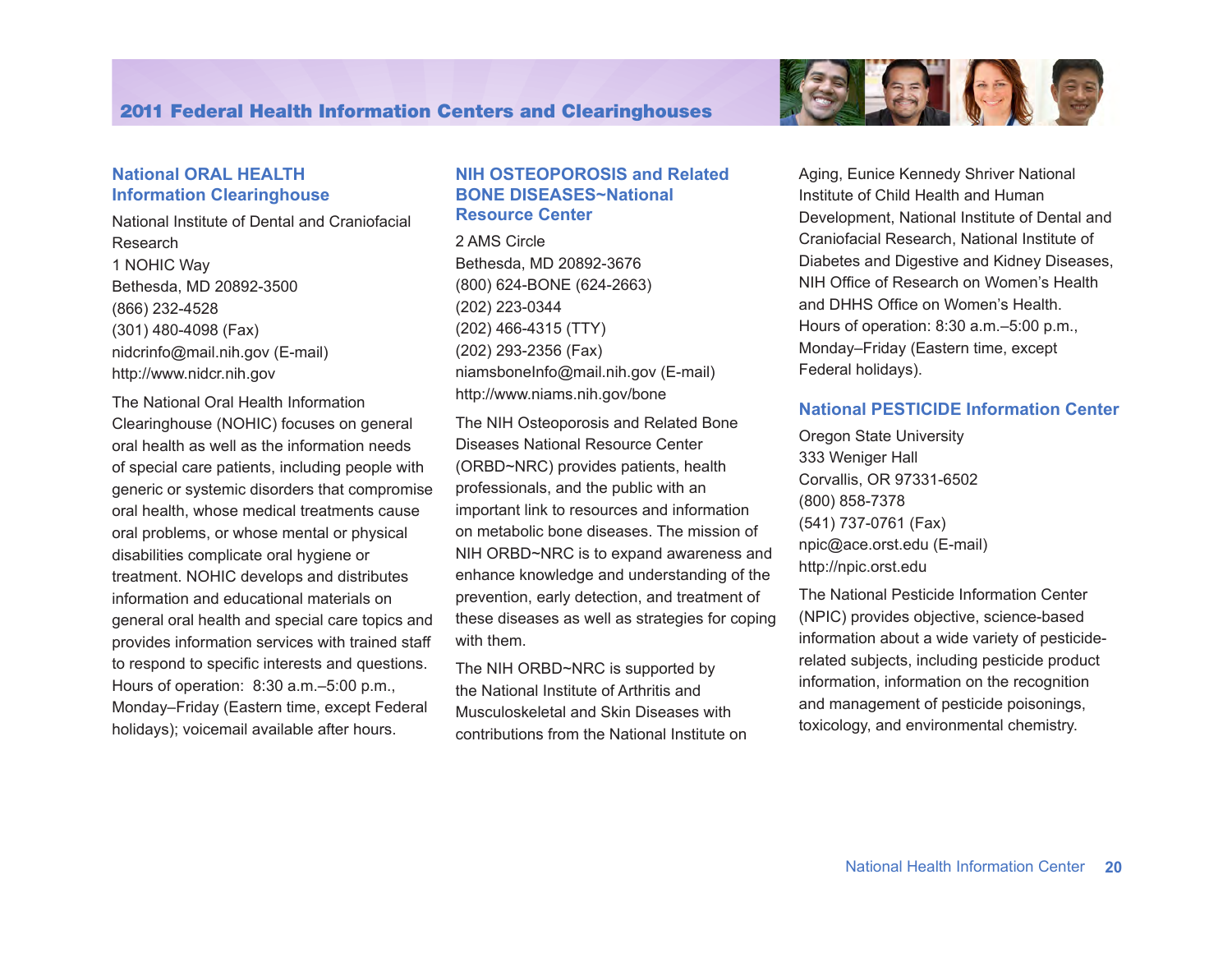

Highly trained specialists can also provide references for the following: laboratory analyses, investigation of pesticide incidents, emergency treatment information, safety information, health and environmental effects, and clean-up and disposal procedures. NPIC is a toll-free telephone service available to anyone in the United States, Puerto Rico, and the Virgin Islands, including the general public, the hearing impaired, and medical, veterinary, and other health care professionals. Spanishspeaking specialists are available to assist with pesticide questions, and services are provided in more than 170 different languagues including Mandarin, French, and German. Pesticide information is also available by visiting a new user-friendly Web site at http://npic.orst.edu. Full-color English and Spanish brochures are available online. NPIC is a cooperative effort between Oregon State University and the U.S. Environmental Protection Agency. Hours of operation: 6:30 a.m.–4:30 p.m., daily, including Saturday and Sunday (Pacific time, except Federal holidays); voicemail available after hours.

## **CDC National PREVENTION Information Network**

P.O. Box 6003 Rockville, MD 20849-6003 (800) 458-5231 (English/Spanish) (404) 679-3860 (International Callers) (888) 282-7681 (Fax) <info@cdcnpin.org>(E-mail) <http://www.cdcnpin.org>

The CDC National Prevention Information Network (NPIN) is the United States reference, referral, and distribution service for information on HIV/AIDS, sexually transmitted diseases (STDs), and tuberculosis (TB). NPIN produces, collects, catalogs, processes, stocks, and disseminates materials and information on HIV/AIDS, STDs, and TB to organizations and people working in those disease fields in international, national, state, and local settings. All NPIN services are designed to facilitate sharing of information and resources on education and prevention services, published materials, research findings, and trends among users. Hours of operation: 9:00 a.m.–6:00 p.m., Monday–Friday (Eastern time, except Federal holidays).

#### **POLICY Information Center**

Office of the Assistant Secretary for Planning and Evaluation U.S. Department of Health and Human Services Hubert H. Humphrey Building, Room 415-F 200 Independence Avenue SW Washington, DC 20201 (202) 690-6445 pic@hhs.gov (E-mail) <http://aspe.hhs.gov/pic>

The Policy Information Center (PIC) is a centralized repository of evaluations, shortterm evaluative research reports and program inspections/audits relevant to the department's operations, programs, and policies. It includes relevant reports from the General Accounting Office, the Congressional Budget Office, and the Institute of Medicine and the National Research Council's Committee on National Statistics, both part of the National Academy of Sciences. Reports are also available from the Departments of Agriculture, Labor, and Education, as well as the private sector. Final reports and executive summaries are available for review at the facility, or final reports may be purchased from the National Technical Information Service. In addition, the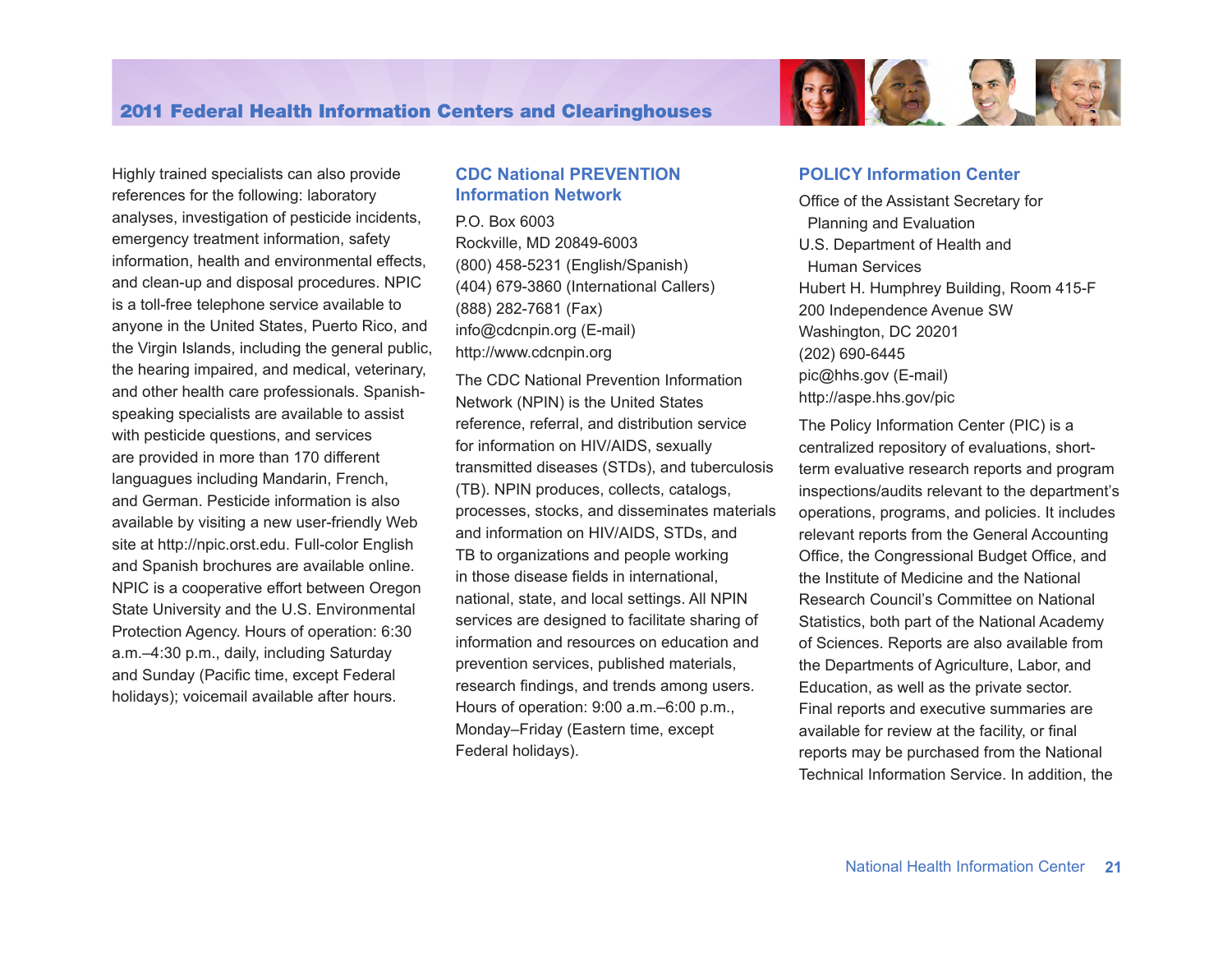

## **Office of POPULATION AFFAIRS Clearinghouse**

Office of Population Affairs Office of Public Health and Science U.S. Department of Health and Human Services P.O. Box 30686 Bethesda, MD 20824-0686 (866) 640-7827 (866) 592-3299 (Fax) <info@opaclearinghouse.org> (E-mail) <http://www.opaclearinghouse.org>

The Office of Population Affairs Clearinghouse collects, develops, and distributes information on family planning, adolescent pregnancy, abstinence, adoption, and reproductive health care and sexually transmitted diseases, including HIV and AIDS. Hours of operation: 9:00 a.m.–5:00 p.m., Monday–Friday (Eastern time, except Federal holidays), voicemail available after hours.

## **National QUALITY MEASURES Clearinghouse™**

Center for Outcomes and Evidence Agency for Healthcare Research and Quality 540 Gaither Road, 6th Floor Rockville, MD 20850 (301) 427-1600 info@qualitymeasures.ahrq.gov (E-mail) <http://www.qualitymeasures.ahrq.gov>

The National Quality Measures Clearinghouse™ (NQMC), is a public resource for evidence-based quality measures and measure sets. NQMC is an initiative of the Agency for Healthcare Research and Quality, U.S. Department of Health and Human Services. The NQMC database and Web site provide information on specific evidencebased healthcare measures and measure sets. Hours of operation: 8:00 a.m.–5:00 p.m., Monday–Friday (Eastern time, except Federal holidays).



**tal est les** 

## **National REHABILITATION INFORMATION Center**

8201 Corporate Drive, Suite 600 Landover, MD 20785 (800) 346-2742 (301) 459-5900 (301) 459-5984 (TTY) (301) 459-4263 (Fax) <naricinfo@heitechservices.com> (E-mail) <http://www.naric.com>

The National Rehabilitation Information Center (NARIC) is a library and information center on disability and rehabilitation. Funded by the National Institute on Disability and Rehabilitation Research, NARIC collects and disseminates the results of federally funded research projects. The collection, which also includes books, journal articles, and audiovisuals, grows at a rate of about 300 documents per month. Information or referral free; \$5.00 USD minimum for documents. Hours of operation: 8:30 a.m.–5:30 p.m., Monday–Friday (Eastern time, except Federal holidays).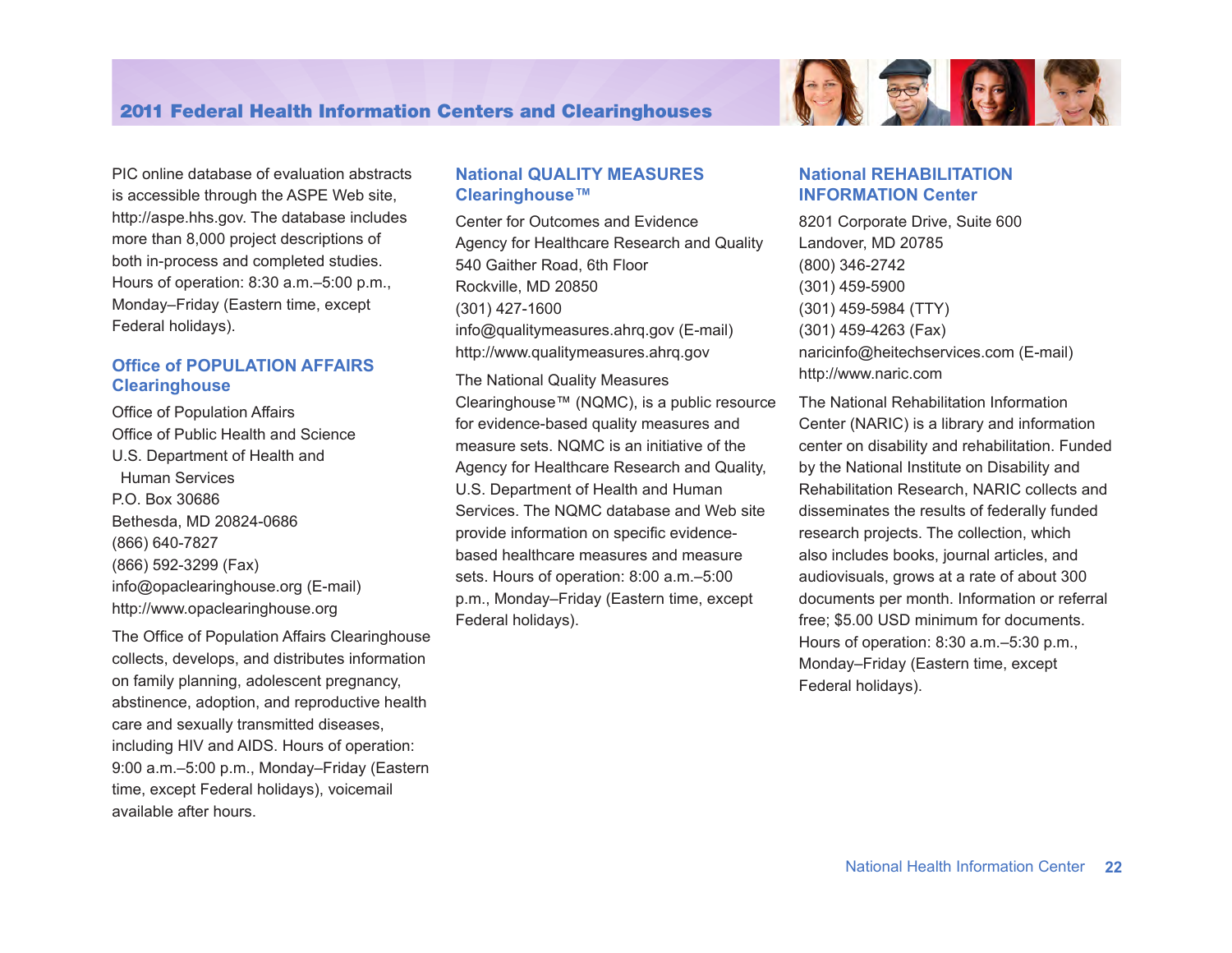## **RURAL ASSISTANCE Center**

University of North Dakota, Center for Rural Health School of Medicine & Health Sciences, Room 4520 501 North Columbia Road, Stop 9037 Grand Forks, ND 58202-9037 (800) 270-1898 (800) 270-1913 (Fax) <info@raconline.org> (E-mail) <http://www.raconline.org>

The Rural Assistance Center (RAC) serves as a rural health and human services information portal which helps rural communities and other rural stakeholders access the full range of available programs, funding, and research that can enable them to provide quality health and human services to rural residents. Services provided include RAC's Web site, electronic mailing lists, and customized assistance. Hours of operation: 8:00 a.m.– 5:00 p.m., Monday–Friday (Central time, except Federal holidays).

## **RURAL INFORMATION Center**

National Agricultural Library U.S. Department of Agriculture 10301 Baltimore Avenue, Room 132 Beltsville, MD 20705-2351 (800) 633-7701 (301) 504-5181 (Fax) <http://ric.nal.usda.gov>

The Rural Information Center provides information and funding sources to tribal, local, state, and Federal Government officials; community organizations; rural electric and telephone cooperatives; libraries; businesses; and rural citizens working to maintain the vitality of America's rural areas. Hours of operation: 8:30 a.m.–4:30 p.m., Monday–Friday (Eastern time, except Federal holidays).



## **National Center on SLEEP DISORDERS Research**

National Heart, Lung, and Blood Institute National Institutes of Health 6701 Rockledge Drive, Suite 10042 Bethesda, MD 20892 (301) 435-0199 (301) 480-3451 (Fax) <http://www.nhlbi.nih.gov/sleep>

The National Center on Sleep Disorders Research (NCSDR) promotes basic, clinical, and applied research on sleep and sleep disorders by strengthening existing sleep research programs, training new investigators, and creating new programs to address important gaps and identify opportunities in sleep and sleep disorders. NCSDR sponsors workshops and conferences, and develops written and Web-based resources to educate health care professionals and the general public about sleep disorders, sleep-related research findings, and sleep-related public health. Hours of operation: 8:30 a.m.–5:00 p.m., Monday–Friday (Eastern time, except Federal holidays).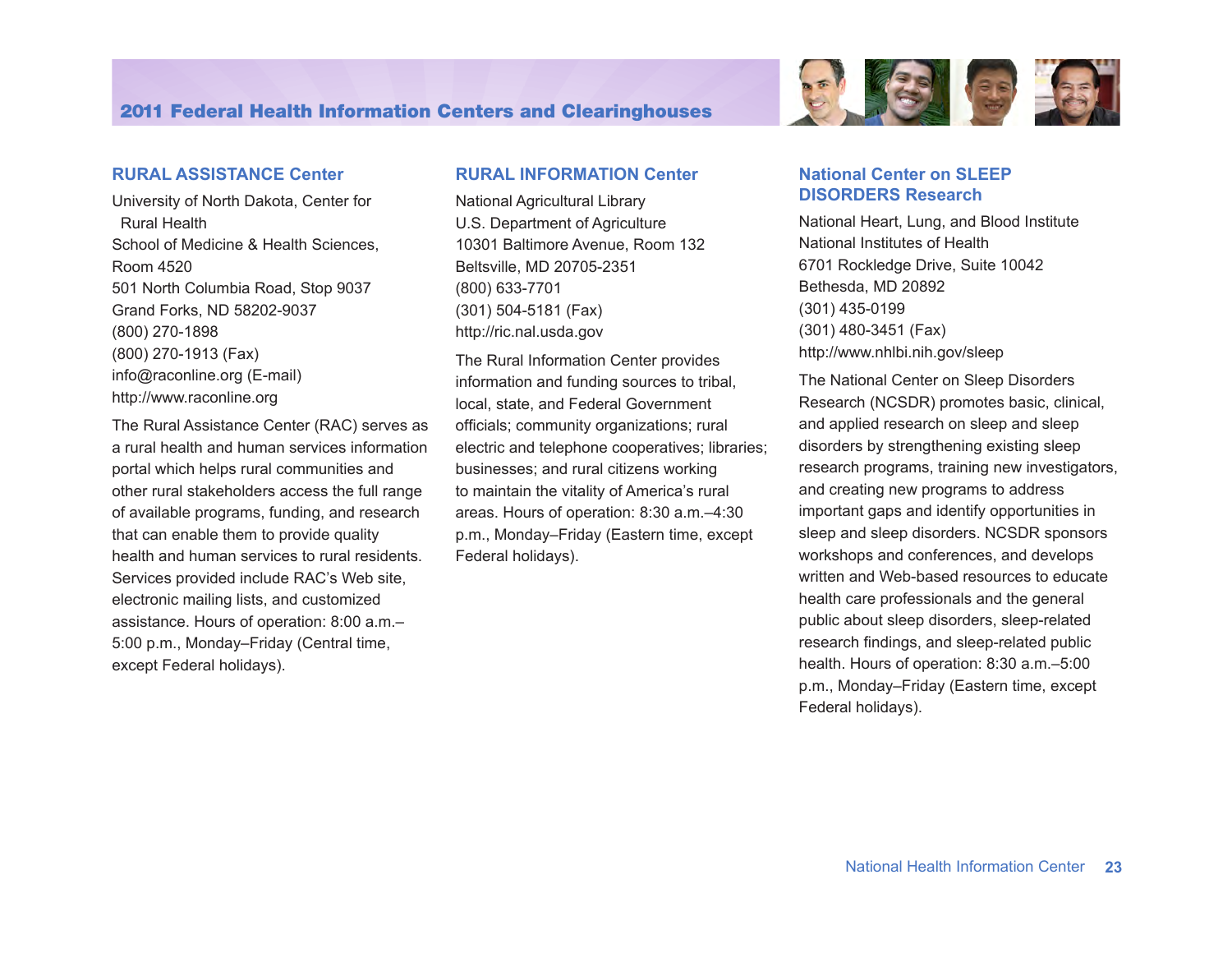

## **Office on SMOKING and Health**

National Center for Chronic Disease Prevention and Health Promotion Centers for Disease Control and Prevention Mail Stop K-50, Publications 4770 Buford Highway NE Atlanta, GA 30341-3717 (800) 232-4636 <tobaccoinfo@cdc.gov>(E-mail) <http://www.cdc.gov/tobacco>

The Office on Smoking and Health develops and distributes the annual Surgeon General's Report on Smoking and Health, coordinates a national public information and education program on tobacco use and health, and coordinates tobacco education and research efforts within the Department of Health and Human Services and throughout both Federal and State governments. The office provides information on smoking cessation, secondhand smoke, professional/ technical information, and publications. Hours of operation: 8:00 a.m.–4:00 p.m., Monday–Friday (Eastern time, except Federal holidays).

## **SUBSTANCE ABUSE and MENTAL HEALTH SERVICES Administration**

P.O. Box 2345 Rockville, MD 20847-2345 (877) SAMHSA-7 (726-4727) (800) 487-4889 (TTY) (240) 221-4036 (240) 221-4292 (Fax) samhsainfo@samhsa.hhs.gov (E-mail) [http://www.samhsa.gov](http://www.samhsa.gov/shin)

SAMHSA's Health Information Network (SHIN) is central to SAMHSA's mission to disseminate information and products to promote the adoption of effective prevention, intervention, and treatment policies, programs, and practices; provide access to scientific research on substance abuse and mental health issues; and serve as a first point of contact for individuals seeking information on the prevention and treatment of mental and substance use disorders.

## **National TECHNICAL INFORMATION Service**

U.S. Department of Commerce 5301 Shawnee Road Alexandria, VA 22312 (800) 553-6847 (703) 605-6000 (703) 487-4639 (TDD) (703) 605-6900 (Fax) <info@ntis.gov> (E-mail) <http://www.ntis.gov>

The National Technical Information Service (NTIS) is the Federal Government's central source for the sale of scientific, technical, engineering, and related business information produced by or for the U.S. Government and complementary material from international sources. NTIS also offers thousands of multimedia, training, and educational programs produced by Federal agencies. Approximately 3 million products are available from NTIS in a variety of formats: electronic download, online access, computer products, multimedia, microfiche, and paper. Hours of operation: 8:00 a.m.–6:00 p.m., Monday–Friday (Eastern time, except Federal holidays); TDD 8:30 a.m.–5:00 p.m., Monday–Friday (Eastern time, except Federal holidays).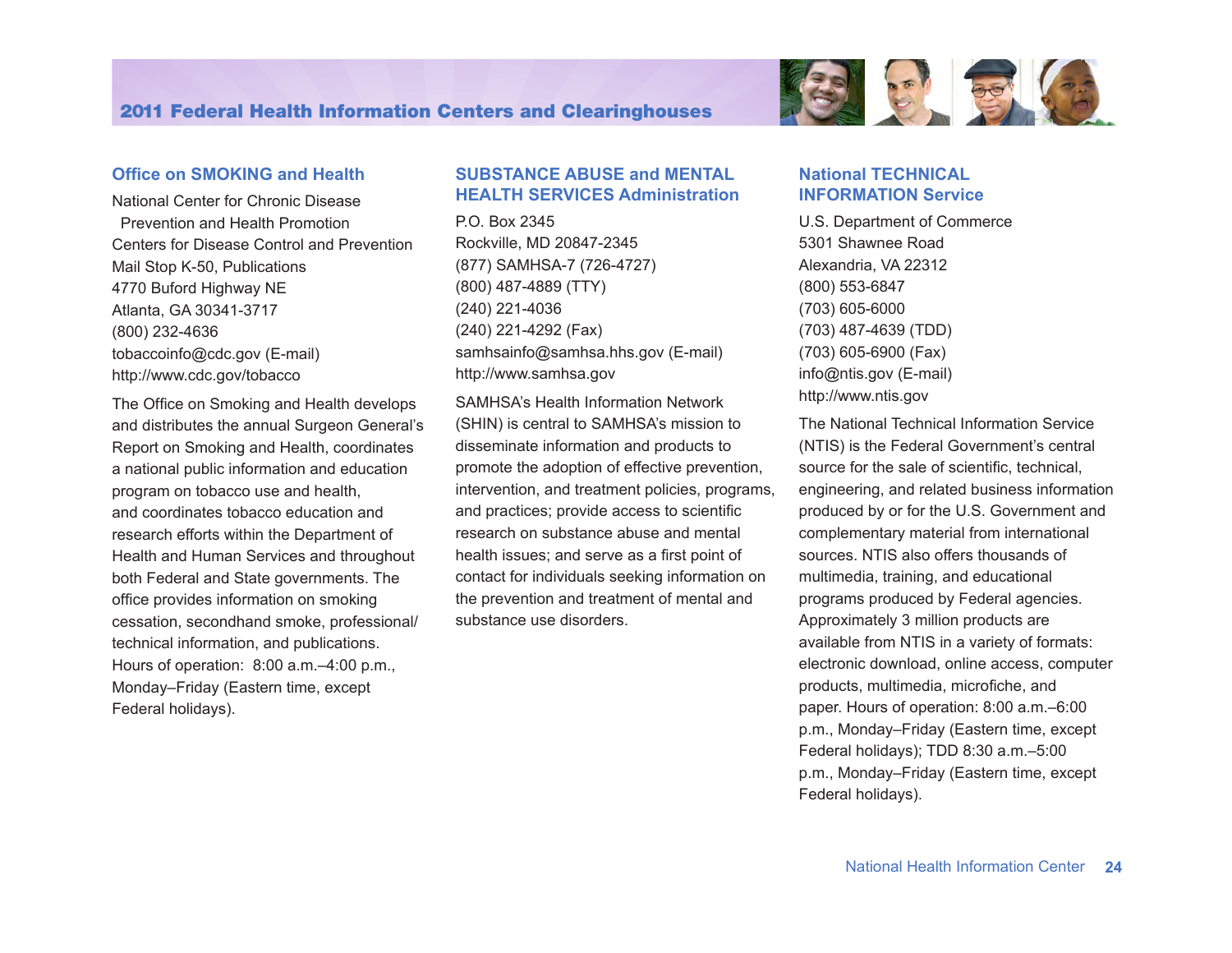## **WEIGHT-CONTROL Information Network**

National Institute of Diabetes and Digestive and Kidney Diseases 1 WIN Way Bethesda, MD 20892-3665 (877) 946-4627 (202) 828-1025 (202) 828-1028 (Fax) <win@info.niddk.nih.gov>(E-mail) <http://win.niddk.nih.gov>

The Weight-Control Information Network (WIN) was established by the National Institutes of Health's, National Institute of Diabetes and Digestive and Kidney Diseases in June 1994. WIN is a national source of information on weight control, obesity, and weight-related nutritional disorders for health professionals and the public. WIN responds to both written and telephone requests for information and referrals, and provides a variety of written materials on obesity, weight control, and nutritional disorders. Hours of operation: 8:30 a.m.–5:00 p.m., Monday–Friday (Eastern time, except Federal holidays).

## **WOMENSHEALTH.GOV**

8270 Willow Oaks Corporate Drive Fairfax, VA 22031 (800) 994-9662 (888) 220-5446 (TDD) (703) 663-6942 (Fax) <http://www.womenshealth.gov> <http://www.girlshealth.gov>

Womenshealth.gov is the most reliable and current information resource on women's health today. They offer FREE women's health information on more than 800 topics through their call center and Web site. By phone (in English and Spanish) or via our Web site you can find: original health information on special topics like pregnancy, breastfeeding, body image, HIV/AIDS, girls health, heart health, menopause and hormone therapy, mental health, quitting smoking, and violence against women; original health information and resources for special populations (minority women, women with disabilities, girls, men, and Spanish speakers); thousands of health publications; statistics on women's health; daily news on women's health; a calendar of women's health



events and more. Womenshealth.gov also sponsors the National Breastfeeding Helpline! Trained breastfeeding peer counselors can give support and encouragement and help with basic breastfeeding questions and concerns by phone at 1-800-994-9662 or by visiting: http://www.womenshealth. gov/breastfeeding. Womenshealth.gov is a service of the Office on Women's Health, U.S. Department of Health and Human Services. Hours of operation: 9:00 a.m.–6:00 p.m., Monday–Friday (Eastern time, except Federal holidays).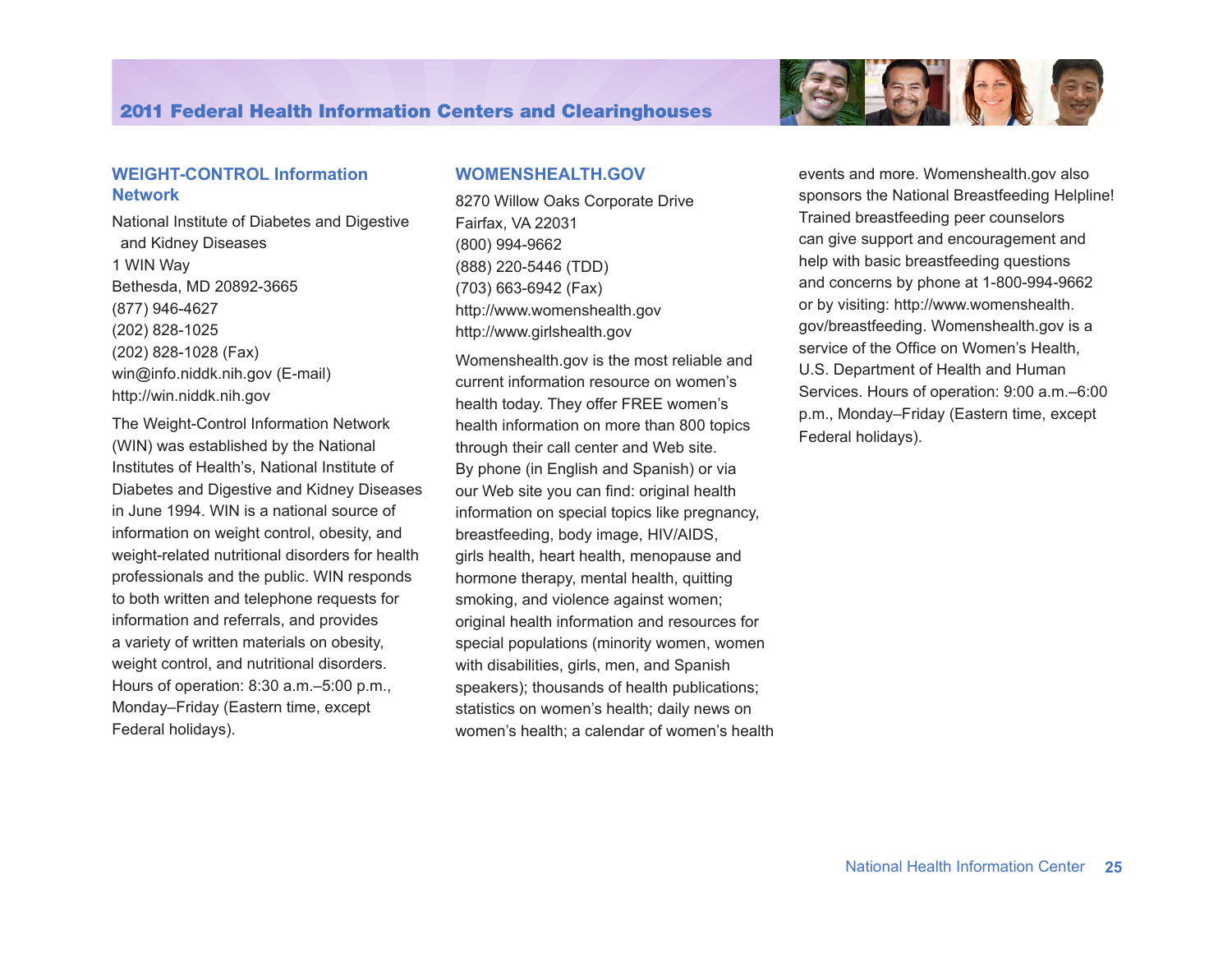

#### **AbleData**

(800) 227-0216 (301) 608-8912 (TTY) (301) 608-8958 (Fax) <abledata@macrointernational.com> (E-mail) <http://www.abledata.com>

## **Alzheimer's Disease Education and Referral Center**

(800) 438-4380 (301) 495-3334 (Fax) <http://www.nia.nih.gov/alzheimers>

## **Cancer Information Service**

(800) 4-CANCER (422-6237) (877) 44U-QUIT (448-7848) (Smoking Cessation) (800) 332-8615 (TTY) <cancergovstaff@mail.nih.gov> (E-mail) <http://www.cancer.gov>

## **CDC National Prevention Information Network**

(800) 458-5231 (English/Spanish) (404) 679-3860 (International Callers) (888) 282-7681 (Fax) <info@cdcnpin.org>(E-mail) <http://www.cdcnpin.org>

## **Center for Food Safety and Applied Nutrition**

consumer@fda.gov (E-mail) (888) 723-3366 <http://www.cfsan.fda.gov>

## **Child Welfare Information Gateway**

(800) 394-3366 (703) 225-2331 (703) 225-2357 (Fax) <info@childwelfare.gov>(E-mail) <http://www.childwelfare.gov>

## **Clearinghouse on Disability Information**

(202) 245-7307 (202) 205-5637 (TDD) (202) 245-7636 (Fax) <http://www.ed.gov/about/offices/list/osers>

## **DB-LINK/National Consortium on Deaf-Blindness**

(800) 438-9376 (800) 854-7013 (TTY) (503) 838-8150 (Fax) <info@nationaldb.org> (E-mail) <http://www.nationaldb.org>

## **Drug Policy Information Clearinghouse**

(800) 666-3332 (301) 519-5212 (Fax) [http://www.whitehousedrugpolicy.gov/about/](http://www.whitehousedrugpolicy.gov/about/clearingh.html) [clearingh.html](http://www.whitehousedrugpolicy.gov/about/clearingh.html)

#### **Education Resources Information Center**

(800) 538-3742 <http://www.eric.ed.gov>

## **Eldercare Locator**

(800) 677-1116 (301) 419-3900 (International callers) <eldercarelocator@spherix.com> (E-mail) [http://www.eldercare.gov/eldercare.net/public/](http://www.eldercare.gov/eldercare.net/public/home.aspx) [home.aspx](http://www.eldercare.gov/eldercare.net/public/home.aspx)

## **Environmental Protection Agency National Library Network**

(202) 566-0566 [epalibrarynetwork@epa.gov](epachemlibraries@epa.gov) (E-mail) [http://www.epa.gov/l](http://www.epa.gov/natlibra/hqirc)ibraries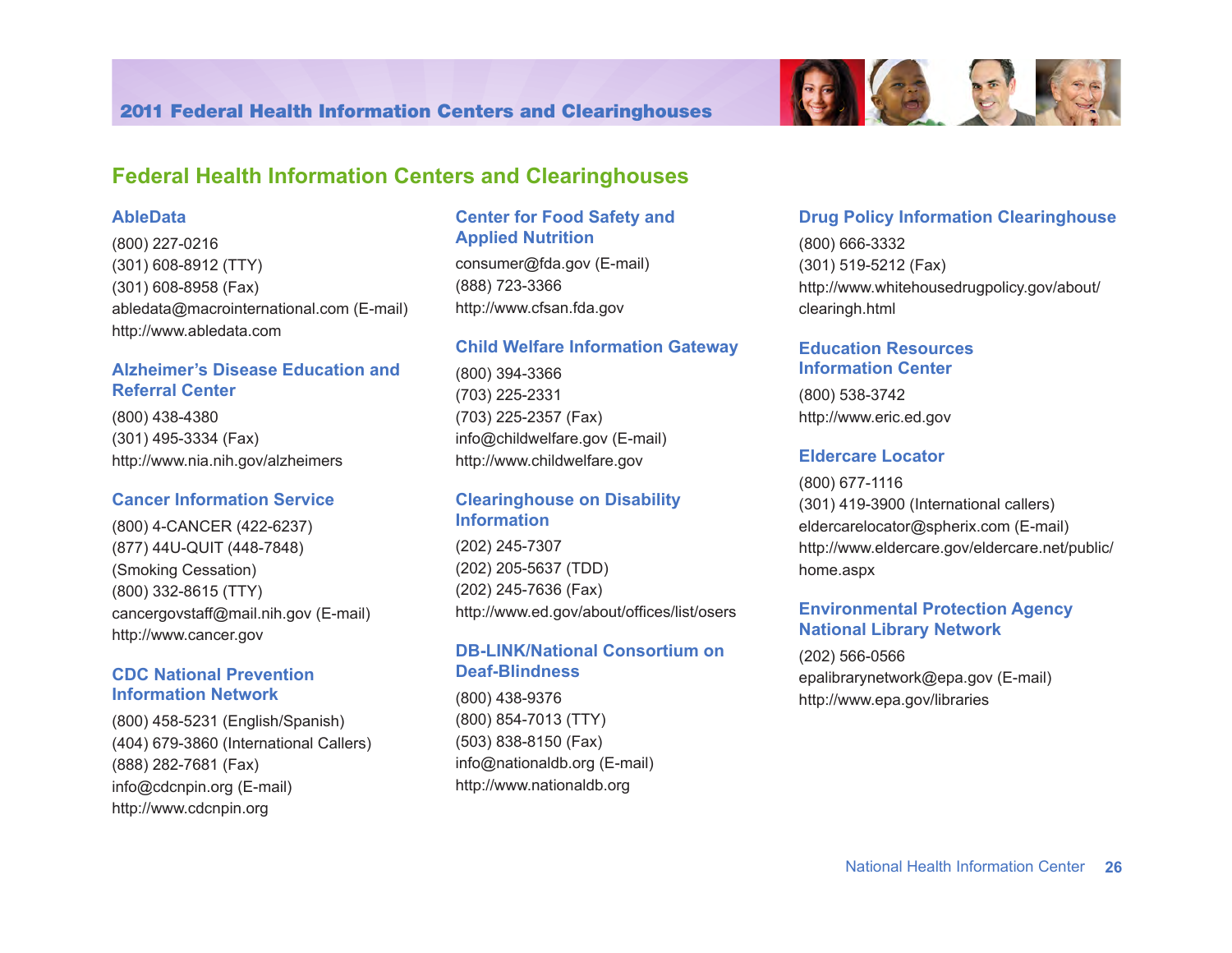

## *Eunice Kennedy Shriver* **National Institute of Child Health and Human Development Information Resource Center**

(800) 370-2943 (888) 320-6942 (TTY) (866) 760-5947 (Fax) (800) 505-2742 "Back to Sleep" Campaign [nichdinformationResourceCenter@](nichdinformationResourceCenter@mail.nih.gov) [mail.nih.gov](nichdinformationResourceCenter@mail.nih.gov) (E-mail) <http://www.nichd.nih.gov>

#### **Federal Citizen Information Center**

(800) 333-4636 (FED-INFO) <http://www.pueblo.gsa.gov>

## **Food and Nutrition Information Center**

(301) 504-5414 (301) 504-6409 (Fax) <fnic@ars.usda.gov>(E-mail) [http://fnic.nal.usda.gov](http://fnic.nal.usda.gov/nal_display/index.php?info_center=4&tax_level=1)

#### **Genetic and Rare Diseases Information Center**

(888) 205-2311 (301) 251-4925 (International Callers) (888) 205-3223 (TTY) (301) 251-4911 (Fax) <gardinfo@nih.gov> <http://rarediseases.info.nih.gov/gard>

#### **Health Resources and Services Administration Information Center**

(888) ASK-HRSA (275-4772) (877) 4TY-HRSA (489-4772) (TTY) (703) 442-9051 (703) 821-2098 (Fax) <ask@hrsa.gov>(E-mail) <http://www.hrsa.gov>

#### **Homelessness Resource Center**

(617) 467-6014 (617) 467-6015 (Fax) <generalinquiry@center4si.com>(E-mail) <http://www.homeless.samhsa.gov>

#### **HUD User**

(800) 245-2691 (202) 708-3178 (800) 927-7589 (TDD) (202) 708-9981 (Fax) <helpdesk@huduser.org>(E-mail) <http://www.huduser.org>

#### **Indoor Air Quality Information Clearinghouse**

(800) 438-4318 <iaqinfo@aol.com> (E-mail) <http://www.epa.gov/iaq>

#### **Maternal and Child Health Information Resource Center**

(202) 842-2000 (202) 728-9469 (Fax) <mchirc@altarum.org>(E-mail) <http://www.mchb.hrsa.gov/mchirc>

#### **Maternal and Child Health Library**

(202) 784-9770 (202) 784-9777 (Fax) <mchlibrary@ncemch.org> (E-mail) <http://www.mchlibrary.info>

#### **National Aging Information and Referral Support Center**

(202) 898-2578 (202) 898-2583 (Fax) <info@nasua.org> (E-mail) [http://www.nasua.org/issues/tech\\_assist\\_](http://www.nasua.org/issues/tech_assist_resources/national_aging_ir_support_ctr/index.html) [resources/national\\_aging\\_ir\\_support\\_ctr/](http://www.nasua.org/issues/tech_assist_resources/national_aging_ir_support_ctr/index.html) [index.html](http://www.nasua.org/issues/tech_assist_resources/national_aging_ir_support_ctr/index.html)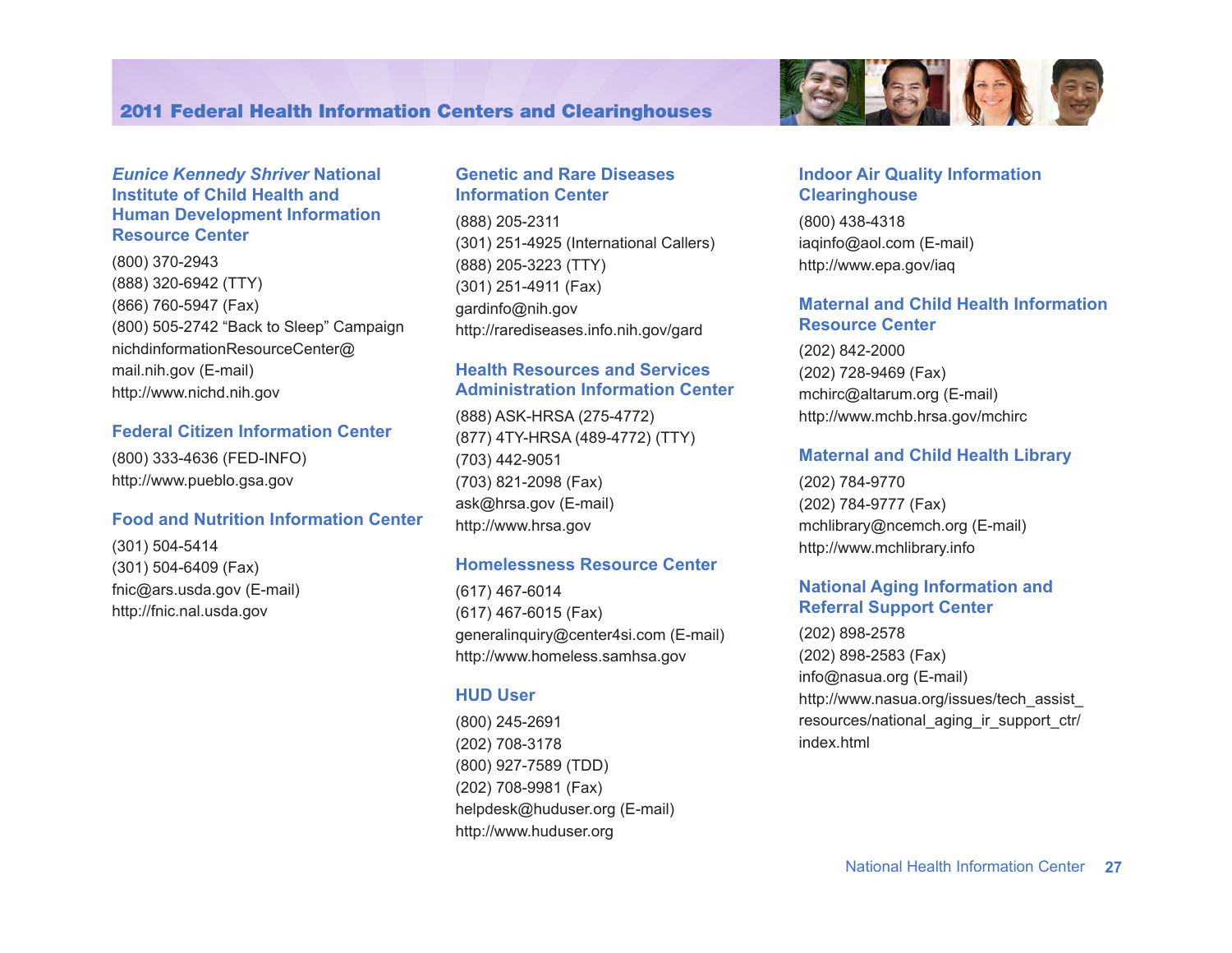

(800) 553-NTIS (553-6847) (703) 605-6000 (703) 605-6900 (Fax) <info@ntis.gov>(E-mail) <http://www.ntis.gov/products/nac.aspx>

## **National Center for Complementary and Alternative Medicine Information Clearinghouse**

(888) 644-6226 (866) 464-3615 (TTY) (866) 464-3616 (Fax) <info@nccam.nih.gov>(E-mail) <http://nccam.nih.gov>

## **National Center for the Dissemination of Disability Research**

(800) 266-1832 (512) 476-6861 (512) 476-2286 (Fax) <ncddr@sedl.org>(E-mail) <http://www.ncddr.org>

#### **National Center on Elder Abuse**

(302) 831-3525 (302) 831-4225 (Fax) <ncae-info@aoa.hhs.gov>(E-mail) <http://www.ncea.aoa.gov>

## **National Center on Sleep Disorders Research**

(301) 435-0199 (301) 480-3451 (Fax) <http://www.nhlbi.nih.gov/sleep>

#### **National Child Care Information and Technical Assistance Center**

(800) 616-2242 (800) 716-2242 (Fax) <info@nccic.org> (E-mail) <http://nccic.acf.hhs.gov>

## **National Clearinghouse on Families & Youth**

(301) 608-8098 (301) 608-8721 (Fax) <http://www.ncfy.acf.hhs.gov>

## **National Criminal Justice Reference Service**

(800) 851-3420 (301) 519-5500 (International callers) (877) 712-9279 (TTY) (301) 947-8374 (TTY) (301) 519-5212 (Fax) <http://www.ncjrs.gov>

## **National Diabetes Information Clearinghouse**

(800) 860-8747 (703) 738-4929 (Fax) <ndic@info.niddk.nih.gov>(E-mail) <http://diabetes.niddk.nih.gov>

#### **National Digestive Diseases Information Clearinghouse**

(800) 891-5389 (703) 738-4929 (Fax) <nddic@info.niddk.nih.gov> (E-mail) <http://digestive.niddk.nih.gov>

#### **National Dissemination Center for Children with Disabilities**

(800) 695-0285 (202) 884-8200 (Voice/TTY) (202) 884-8441 (Fax) <nichcy@aed.org>(E-mail) <http://www.nichcy.org>

#### **National Endocrine and Metabolic Diseases Information Service**

(888) 828-0904 (703) 738-4929 (Fax) <endoandmeta@info.niddk.nih.gov>(E-mail) <http://www.endocrine.niddk.nih.gov>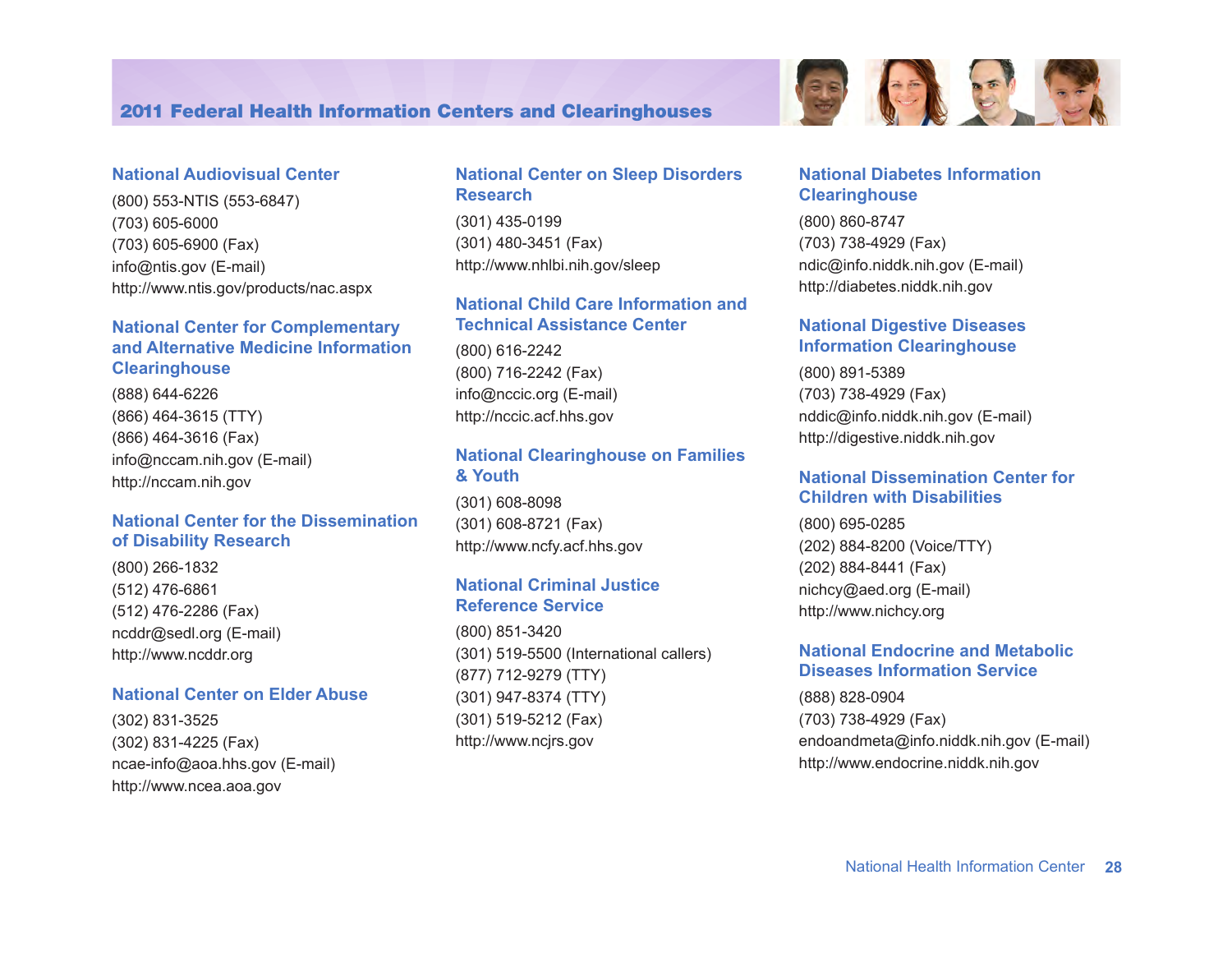

#### **National Guideline Clearinghouse™**

(301) 427-1600 <info@guideline.gov> (E-mail) <http://www.guideline.gov>

#### **National Health Information Center**

(800) 336-4797 (301) 565-4167 (301) 984-4256 (Fax) <info@nhic.org>(E-mail) <http://www.health.gov/nhic>

## **National Heart, Lung, and Blood Institute Health Information Center**

(301) 592-8573 (240) 629-3255 (TTY) (301) 592-8563 (Fax) <nhlbIinfo@nhlbi.nih.gov> (E-mail) <http://www.nhlbi.nih.gov>

#### **National Hematologic Diseases Information Service**

(888) 828-0877 (703) 738-4929 (Fax) <hematologic@info.niddk.nih.gov>(E-mail) <http://www.hematologic.niddk.nih.gov>

## **National Information Center on Health Services Research and Health Care Technology**

(301) 496-0176 (301) 402-3193 (Fax) <nichsr@nlm.nih.gov>(E-mail) <http://www.nlm.nih.gov/nichsr>

## **National Injury Information Clearinghouse**

(301) 504-7921 (301) 504-0025 (Fax) <http://www.cpsc.gov/about/clrnghse.html>

### **National Institute for Occupational Safety and Health Information Inquiry Service**

(800) 232-4636 (513) 533-8328 (513) 533-8347 (Fax) <cdcinfo@cdc.gov> (E-mail) <http://www.cdc.gov/niosh>

#### **National Institute of Arthritis and Musculoskeletal and Skin Diseases Information Clearinghouse**

(877) 22-NIAMS (226-4267) (301) 495-4484 (301) 565-2966 (TTY) (301) 718-6366 (Fax) <niamsinfo@mail.nih.gov>(E-mail) <http://www.niams.nih.gov>

## **National Institute on Aging Information Center**

(800) 222-2225 (301) 496-1752 (800) 222-4225 (TTY) (301) 496-1072 (Fax) <info@niapublications.org> <http://www.nia.nih.gov>

## **National Institute on Deafness and Other Communication Disorders Information Clearinghouse**

(800) 241-1044 (800) 241-1055 (TTY) (301) 770-8977 (Fax) <nidcdinfo@nidcd.nih.gov>(E-mail) <http://www.nidcd.nih.gov>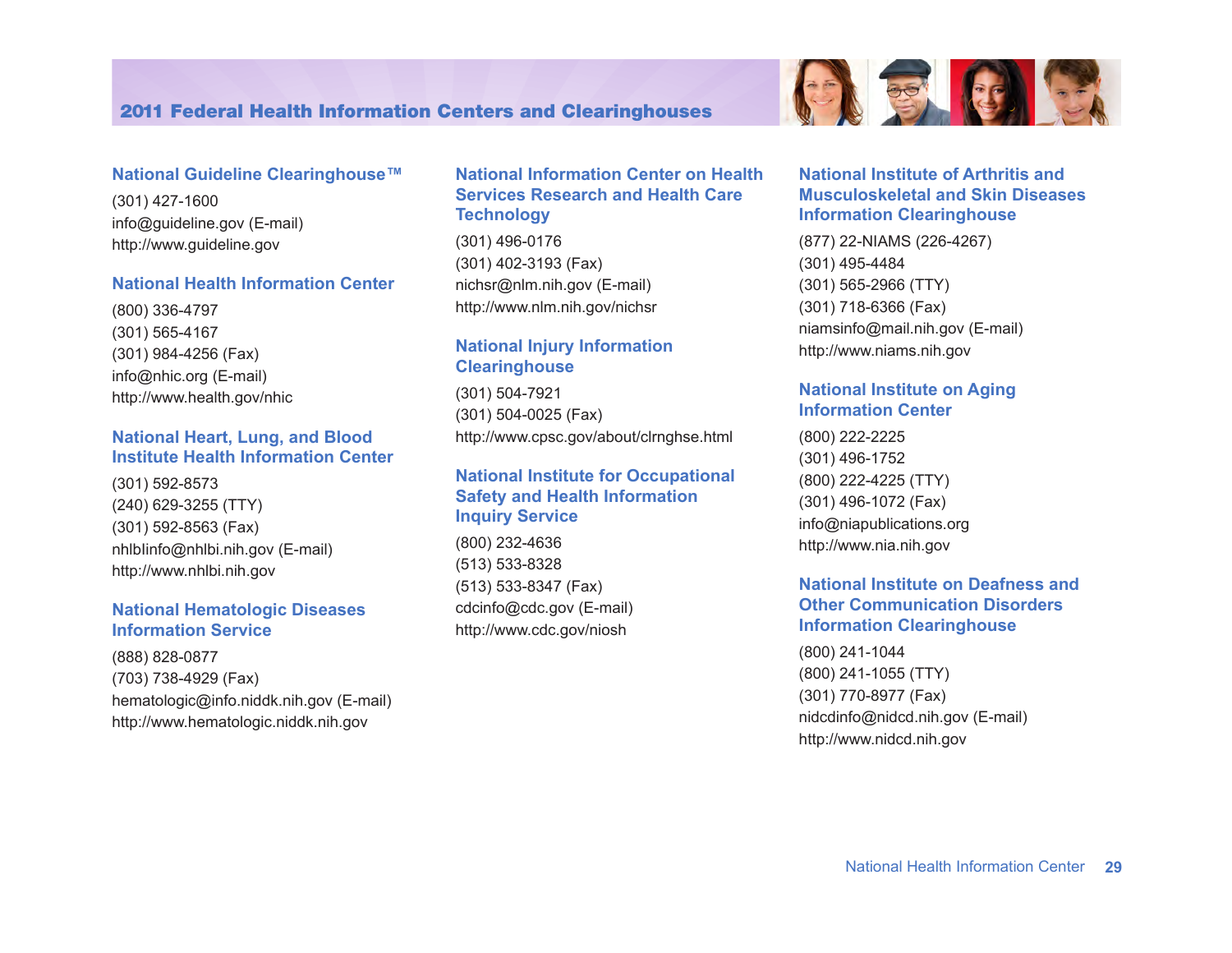

## **National Kidney and Urologic Diseases Information Clearinghouse**

(800) 891-5390 (703) 738-4929 (Fax) <nkudic@info.niddk.nih.gov>(E-mail) <http://www.kidney.niddk.nih.gov>

#### **National Lead Information Center**

(800) 424-LEAD (424-5323) (585) 232-3111 (Fax) <http://www.epa.gov/lead/pubs/nlic.htm>

#### **National Library Service for the Blind and Physically Handicapped**

(202) 707-5100 (202) 707-0744 (TDD) (202) 707-0712 (Fax) <nls@loc.gov>(E-mail) <http://www.loc.gov/nls>

#### **National Maternal and Child Oral Health Resource Center**

(202) 784-9771 (202) 784-9777 (Fax) <ohrcinfo@georgetown.edu> (E-mail) <http://www.mchoralhealth.org>

## **National Oral Health Information Clearinghouse**

(866) 232-4528 (301) 480-4098 (Fax) <nidcrinfo@mail.nih.gov> (E-mail) <http://www.nidcr.nih.gov>

#### **National Pesticide Information Center**

(800) 858-7378 (541) 737-0761 (Fax) <npic@ace.orst.edu> (E-mail) <http://npic.orst.edu>

#### **National Quality Measures Clearinghouse™**

(301) 427-1600 <info@qualitymeasures.ahrq.gov>(E-mail) <http://www.qualitymeasures.ahrq.gov>

#### **National Rehabilitation Information Center**

(800) 346-2742 (301) 459-5900 (301) 459-5984 (TTY) (301) 459-4263 (Fax) <naricinfo@heitechservices.com> (E-mail) <http://www.naric.com>

## **National Sudden and Unexpected Infant/Child Death and Pregnancy Loss Resource Center**

(866) 866-7437 (202) 687-7466 (202) 784-9777 (Fax) <info@sidscenter.org> (E-mail) <http://www.sidscenter.org>

## **National Technical Information Service**

(800) 553-6847 (703) 605-6000 (703) 487-4639 (TDD) (703) 605-6900 (Fax) <info@ntis.gov> (E-mail) <http://www.ntis.gov>

## **NIH Osteoporosis and Related Bone Diseases~National Resource Center**

(800) 624-BONE (624-2663) (202) 223-0344 (202) 466-4315 (TTY) (202) 293-2356 (Fax) <niamsboneinfo@mail.nih.gov> (E-mail) <http://www.niams.nih.gov/bone>